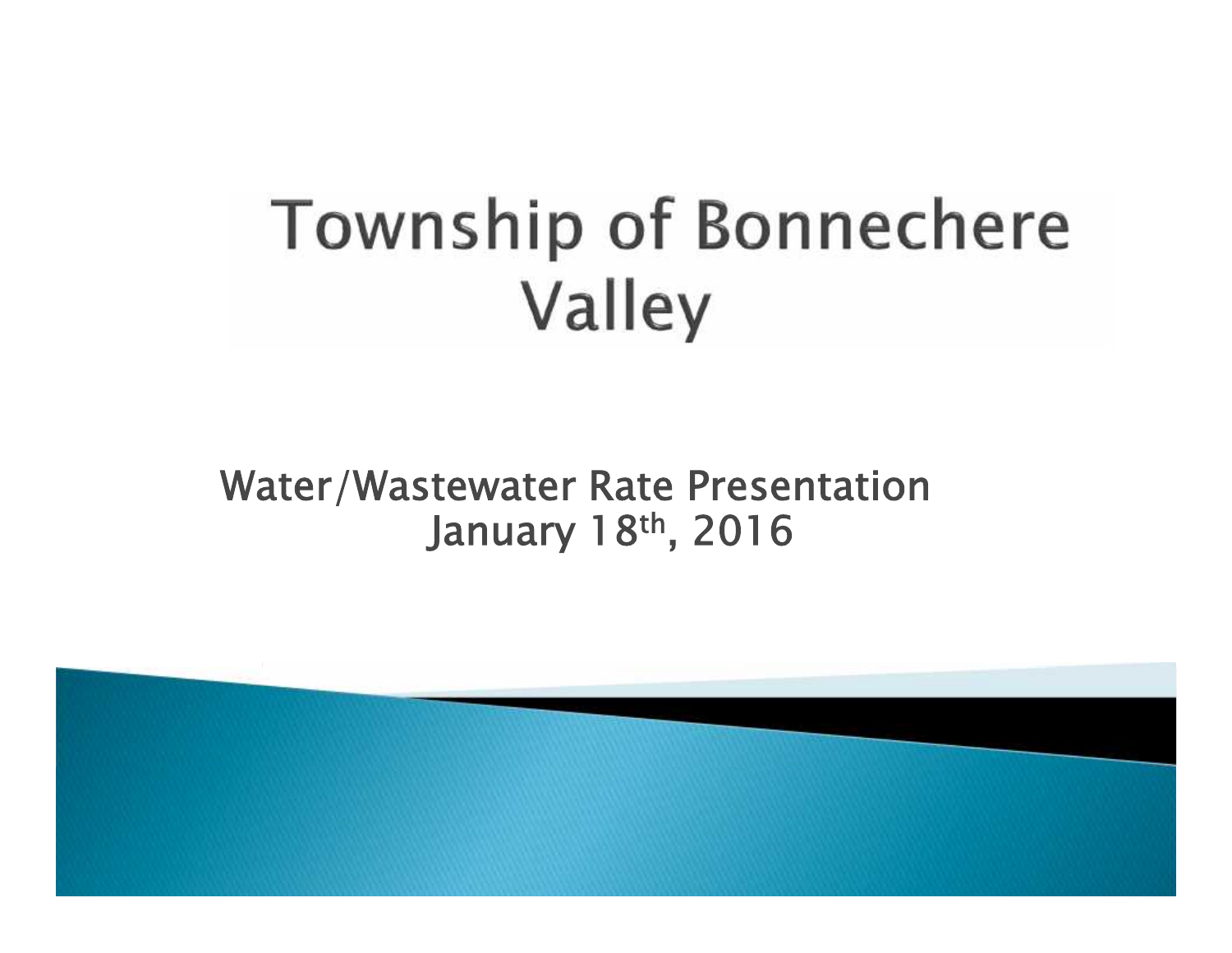## Agenda

- ▶ Present consumption breakdown for consumption from 0 to 17 m3
- ▶ Present rate comparisons across other Municipalities
- ▶ Present capital expenditure schedule for next 7 years
- Present operating expenditures for the next 7 years.

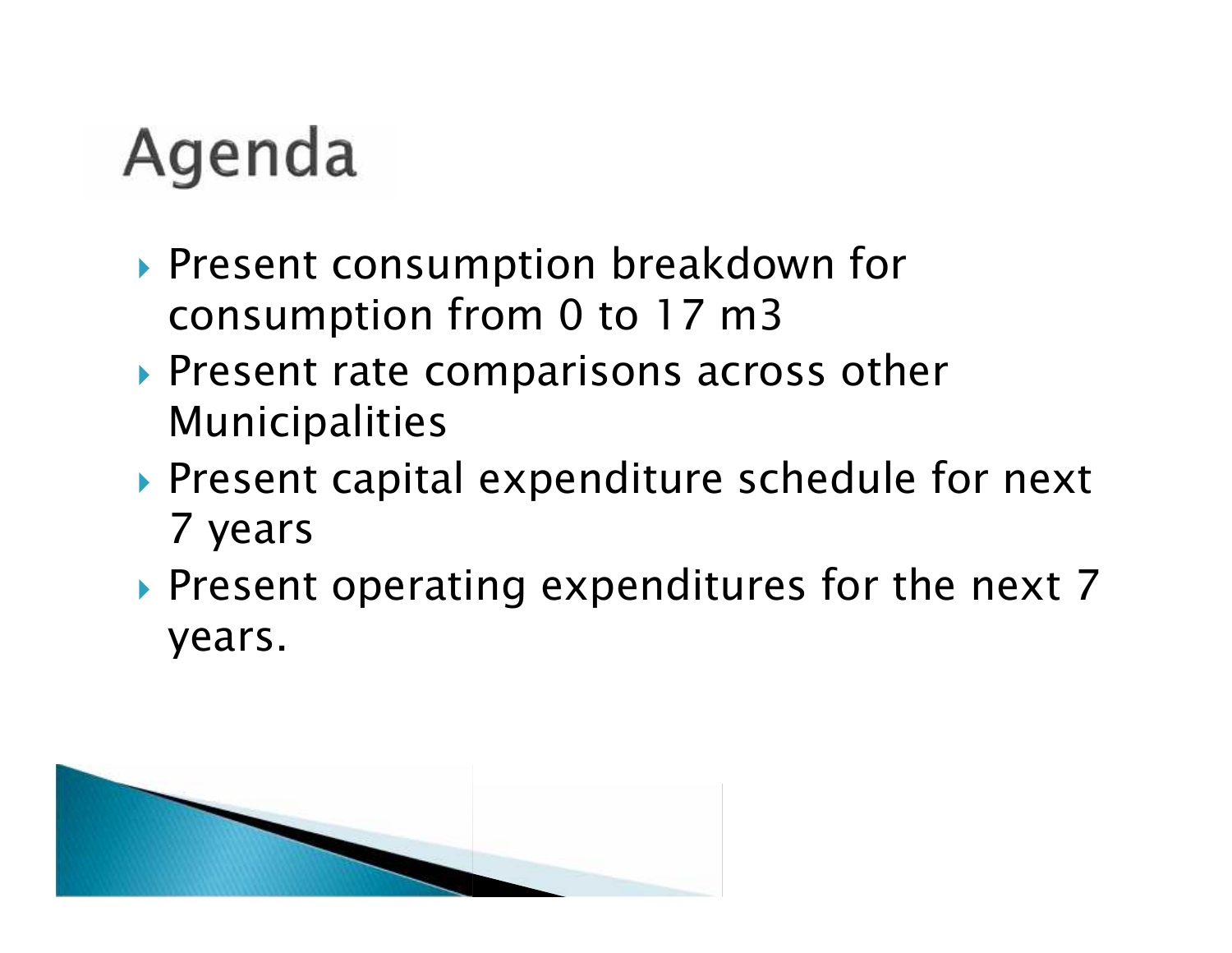## Agenda (cont)

- ▶ Put forward options for rates based on Councils concerns
- Submit recommendations
- ▶ Council to approve rate options

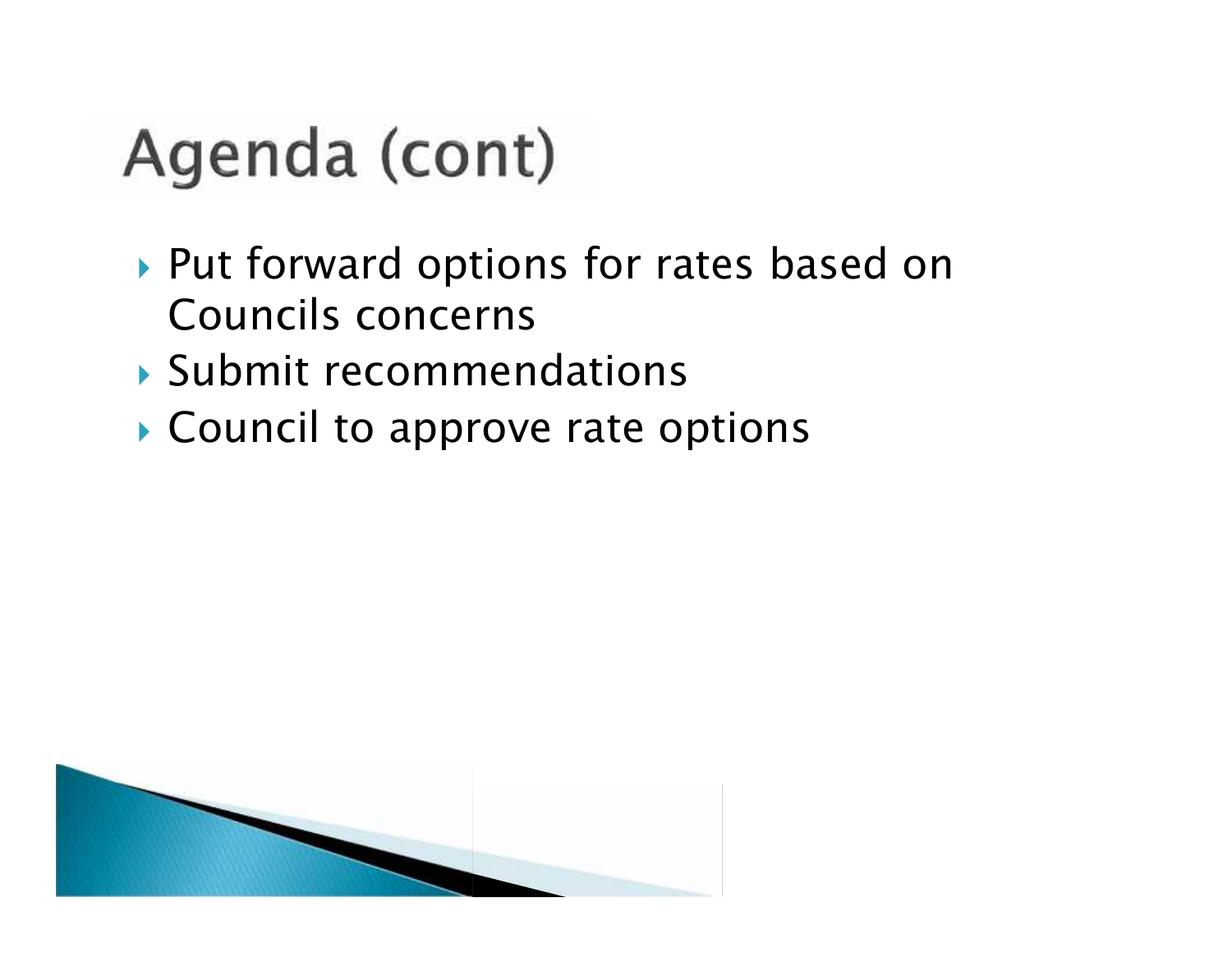## Avg YTD Consumption Breakdown

| <b>Cons Level</b> | <b>Qty</b> | %  | <b>Cum %</b> | <b>Cons Level</b> | Qty | %   | Cum % |
|-------------------|------------|----|--------------|-------------------|-----|-----|-------|
| $\overline{0}$    | 28         | 5% | 5%           | >10<10.01         | 28  | 5%  | 58%   |
| >0<1.01           | 20         | 4% | 9%           | $>11$ < 12.01     | 24  | 5%  | 63%   |
| $>1$ < 2.01       | 18         | 3% | 12%          | $>12$ < 13.01     | 23  | 5%  | 67%   |
| $>2$ < 3.01       | 20         | 4% | 16%          | $>13$ < 14.01     | 21  | 4%  | 72%   |
| $>3$ < 4.01       | 20         | 4% | 20%          | >14<15.01         | 18  | 3%  | 75%   |
| >4<5.01           | 27         | 5% | 25%          | >15<16.01         | 17  | 3%  | 78%   |
| >5 < 6.01         | 26         | 5% | 30%          | >16<17.01         | 13  | 3%  | 81%   |
| $>6$ < 7.01       | 27         | 5% | 35%          | $>17<$ 22.01      | 45  | 9%  | 90%   |
| $>7$ < 8.01       | 33         | 6% | 41%          | >22               | 54  | 10% | 100%  |
| >8<9.01           | 32         | 6% | 47%          | Total             | 526 |     | 100%  |
| >9<10.01          | 32         | 6% | 53%          |                   |     |     |       |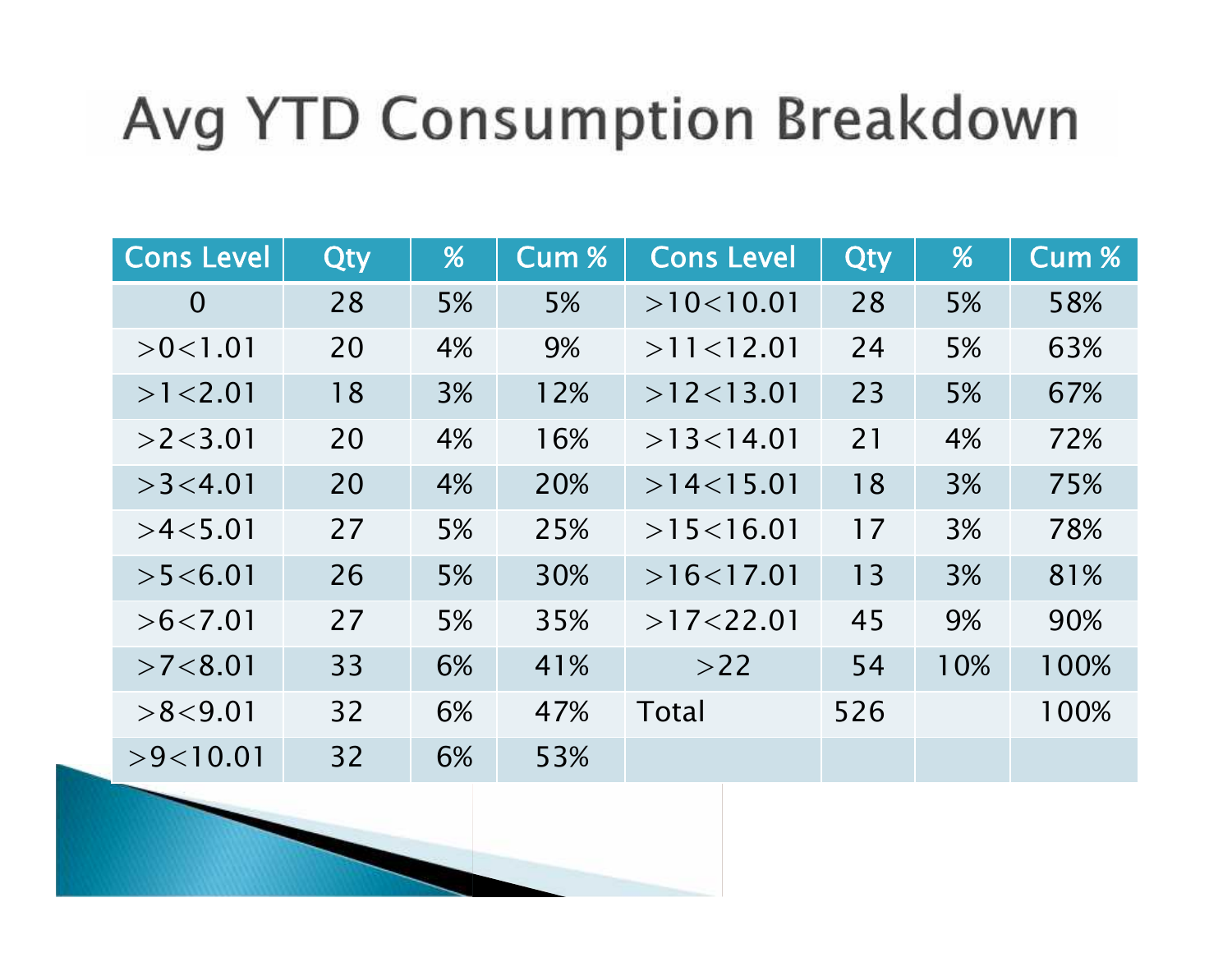| Ranking        | <b>Municipality</b>         | Year | <b>Monthly Rate</b><br>to 17m3 |
|----------------|-----------------------------|------|--------------------------------|
| 1              | <b>Carleton Place</b>       | 2015 | \$71.89                        |
| $\overline{2}$ | Arnprior                    | 2015 | \$74.92                        |
| $\overline{3}$ | <b>Village of Casselman</b> | 2015 | \$76.28                        |
| $\overline{4}$ | Deep River                  | 2015 | \$86.00                        |
| 5              | Kingston                    | 2015 | \$86.57                        |
| 6              | <b>Laurential Hills</b>     | 2015 | \$87.25                        |
| $\overline{7}$ | Killaloe                    | 2015 | \$87.44                        |
| 8              | <b>Smith Falls</b>          | 2015 | \$88.84                        |
| 9              | <b>White Water Township</b> | 2015 | \$95.28                        |
| 10             | <b>North Grenville</b>      | 2015 | \$97.96                        |
| 11             | <b>Township of BV</b>       | 2015 | \$102.98                       |
| 12             | Renfrew                     | 2015 | \$109.14                       |
| 13             | Merrickville                | 2014 | \$118.53                       |
| 14             | Pembroke                    | 2014 | \$141.86                       |
| 15             | Madawaska Valley            | 2015 | \$150.27                       |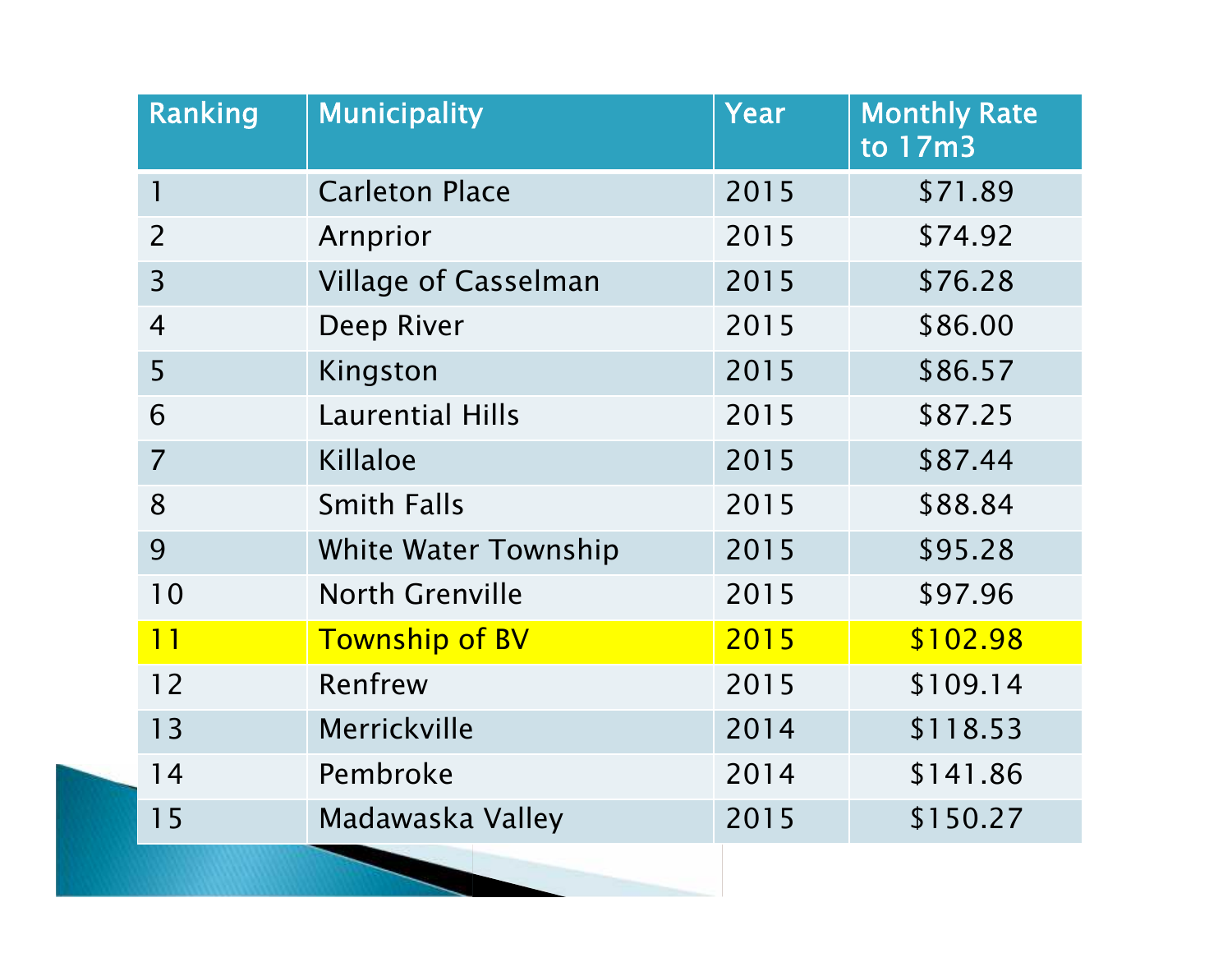| Ranking        | <b>Municipality</b>         | Year | <b>Monthly Rate</b><br>to 10m3 |
|----------------|-----------------------------|------|--------------------------------|
| 1              | Arnprior                    | 2015 | \$54.20                        |
| $\overline{2}$ | <b>Village of Casselman</b> | 2015 | \$61.86                        |
| $\overline{3}$ | <b>Carleton Place</b>       | 2015 | \$71.89                        |
| $\overline{4}$ | Kingston                    | 2015 | \$72.69                        |
| 5              | <b>North Grenville</b>      | 2015 | \$75.77                        |
| 6              | Renfrew                     | 2015 | \$79.25                        |
| $\overline{7}$ | <b>Smith Falls</b>          | 2015 | \$82.96                        |
| 8              | Deep River                  | 2015 | \$86.00                        |
| 9              | <b>Laurentian Hills</b>     | 2015 | \$87.25                        |
| 10             | Killaloe                    | 2015 | \$87.44                        |
| 11             | Madawaska Valley            | 2015 | \$88.46                        |
| 12             | Merrickville                | 2014 | \$89.13                        |
| 13             | <b>White Water Township</b> | 2015 | \$95.27                        |
| 14             | <b>Township of BV</b>       | 2015 | \$102.98                       |
| 15             | Pembroke                    | 2014 | \$117.62                       |

I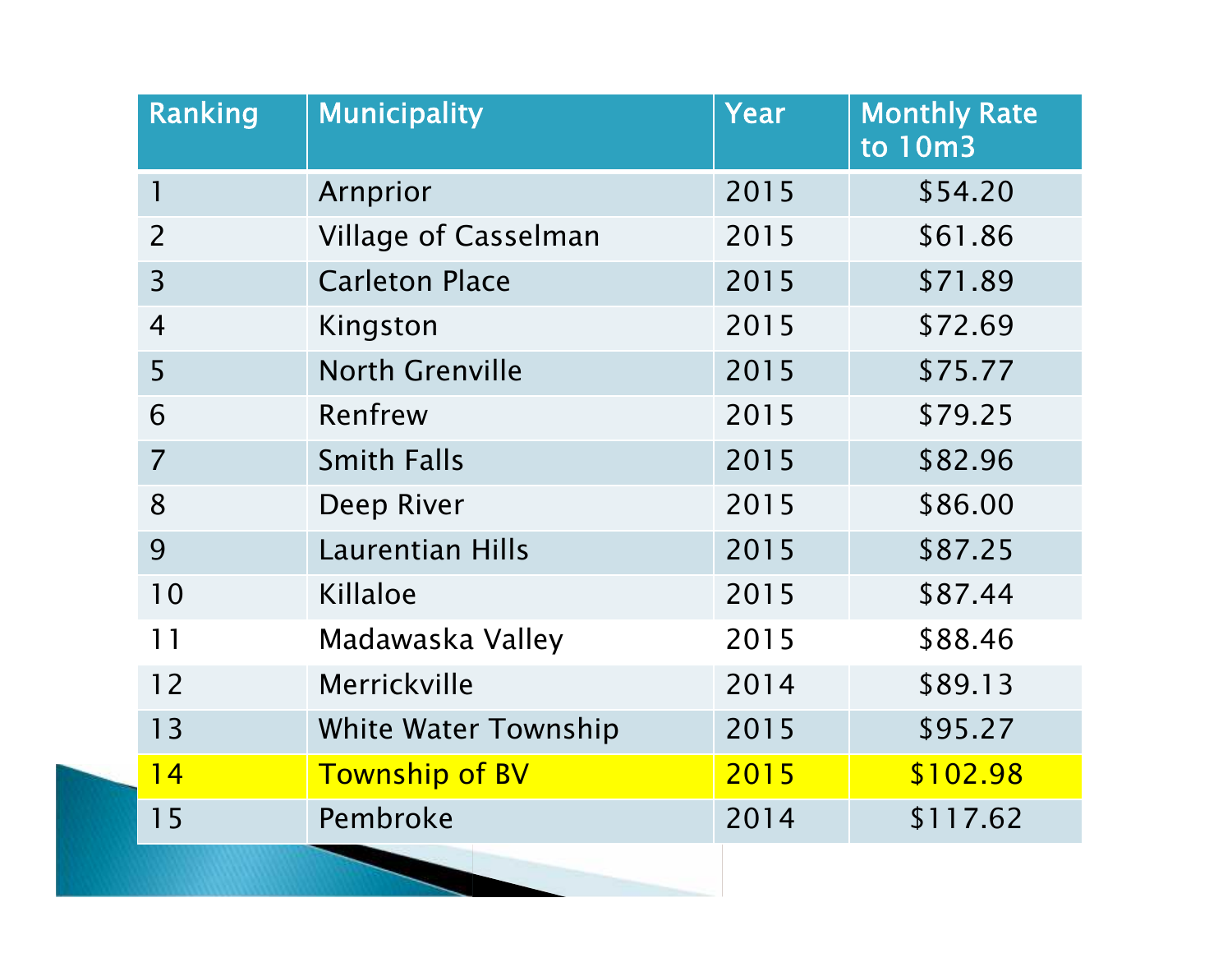## ▶ 2016 Capital Expenditure:

- Replace filtered water transfer pumps(1) \$15,000
- Water tower coating rehabilitation  $$130,000$
- $\frac{1}{2}$  ton Truck  $2WD$  \$25,000
- C-Factor Testing \$15,000
- Bridge Street Crossing **\$600,000**

Total \$785,000

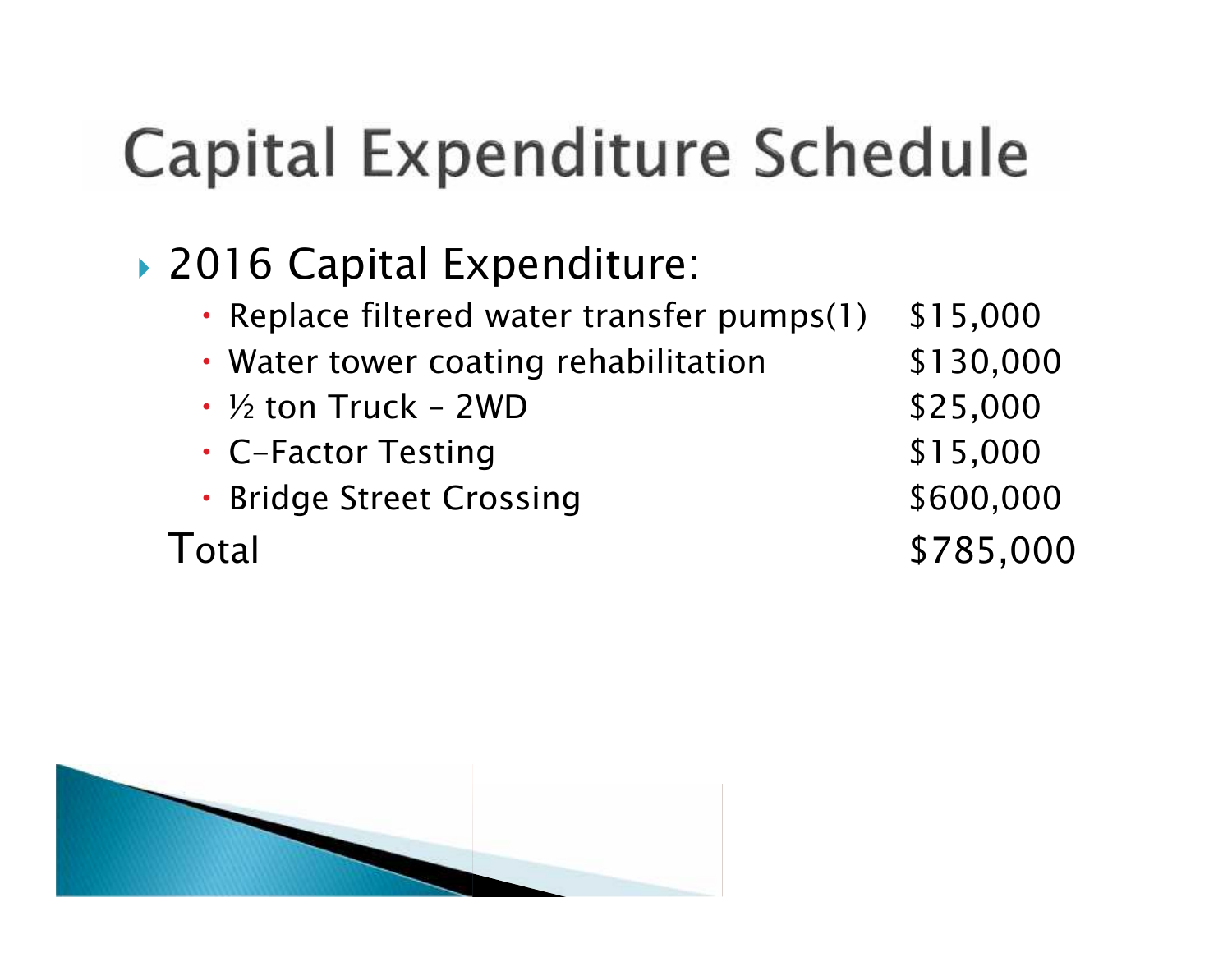#### ▶ 2017 Capital Expenditure:

- Replace old polymer system  $$15,000$
- Replace filtered water pump(2) \$30,000
- Install mixing system  $$60,000$
- Prev Maint process system upgrades \$40,000
- Fuel Tank Replacement(2) \$12,000

Total \$195,000

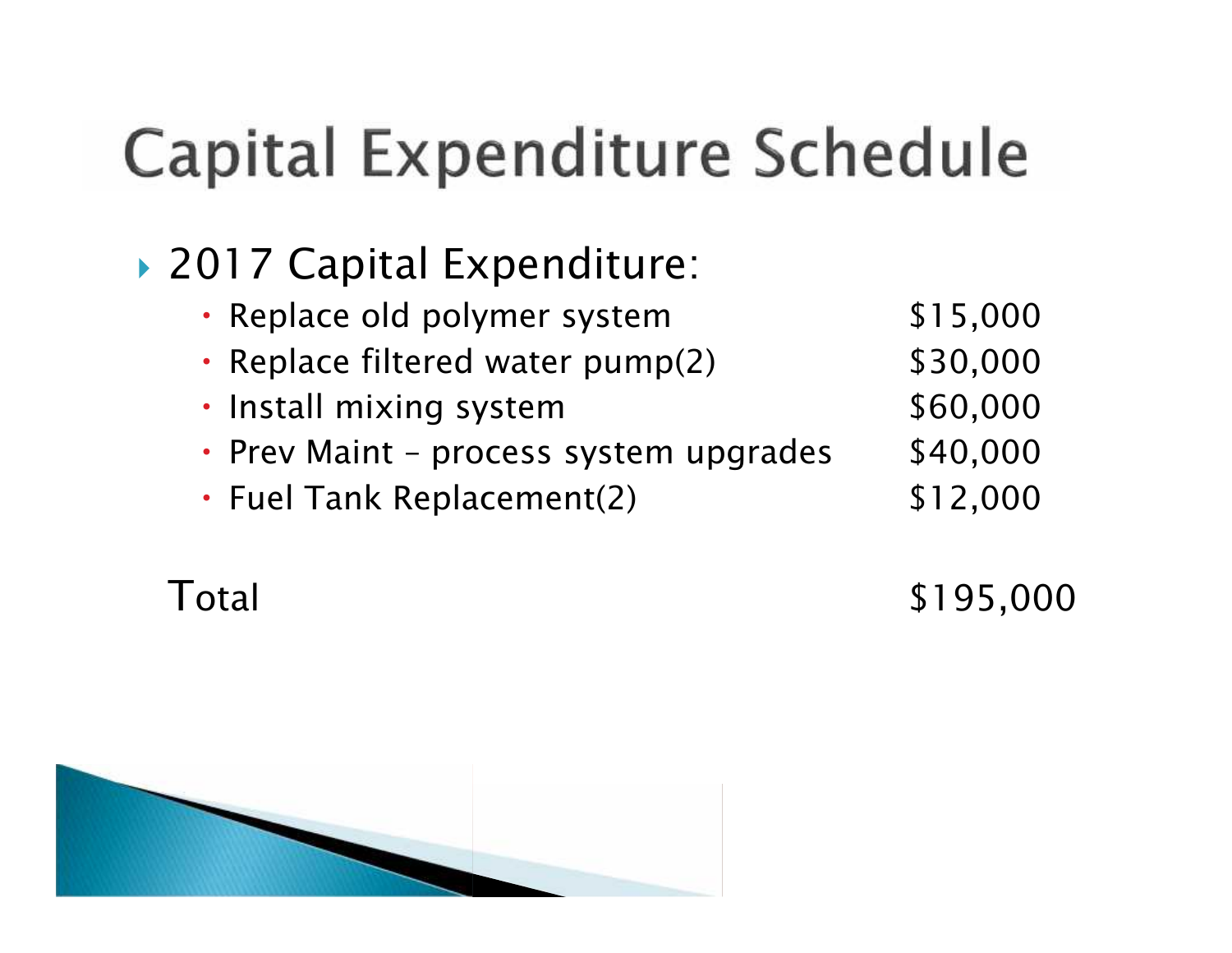## ▶ 2018 Capital Expenditure:

- Water Tower Coating Rehab Interior \$120,000
- Prev Maint process system upgrades \$40,000
- Paint Open Web Steel Joists \$15,000
- Install Caustic Soda System  $$10,000$
- Master Servicing Plan **\$50,000**

Total \$235,000

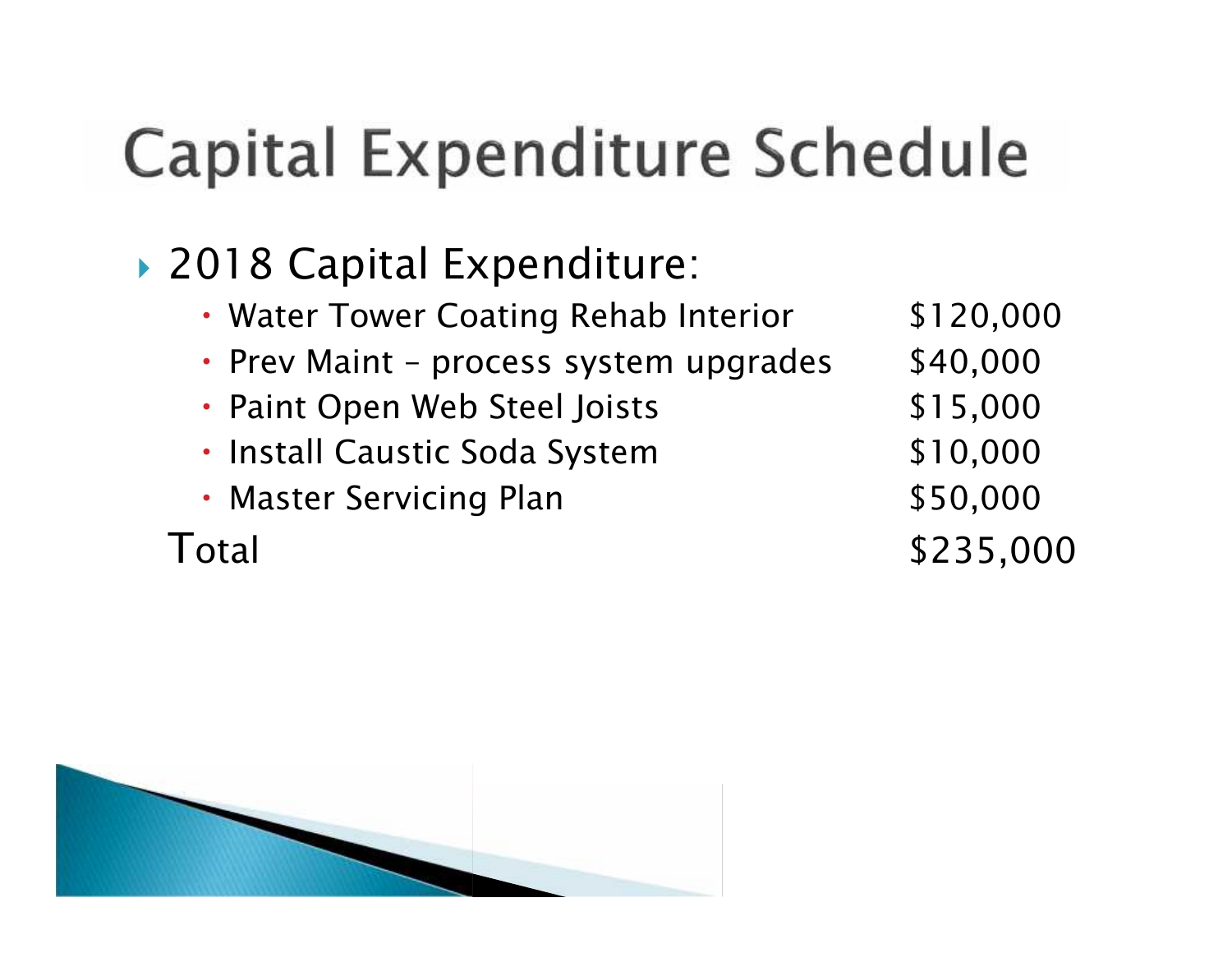## ▶ 2019 Capital Expenditure:

- Master Servicing Plan **\$51,000**
- Retaining Wall at Sewage Plant \$10,000

Total \$61,000

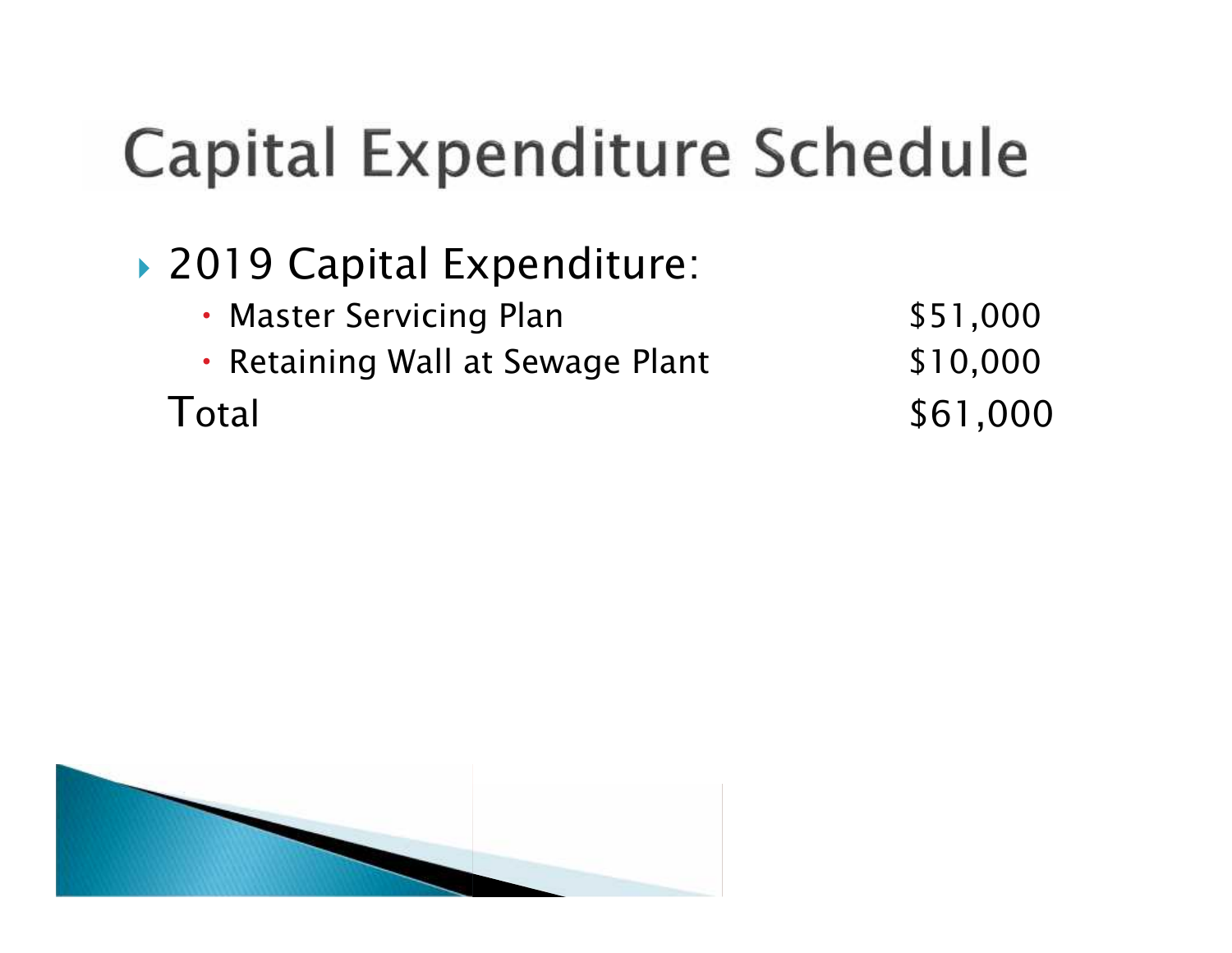#### ▶ 2020 Capital Expenditure:

- Replace various analyzers **\$15,600**
- Replace various transmitters/flow meters \$26,000

Total \$41,600

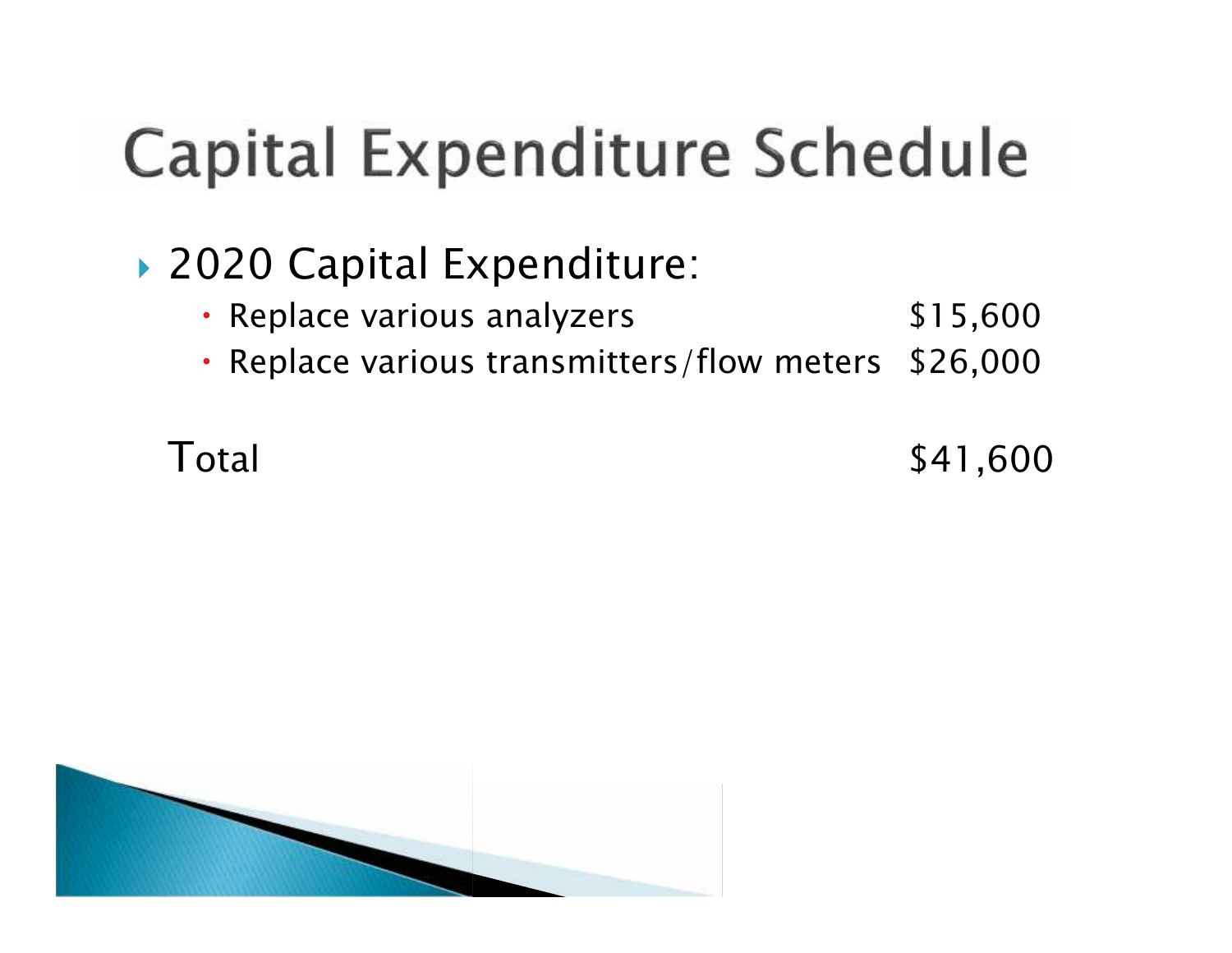## ▶ 2021 Capital Expenditure:

• Repair 1970's fence \$10,000

Total \$10,000

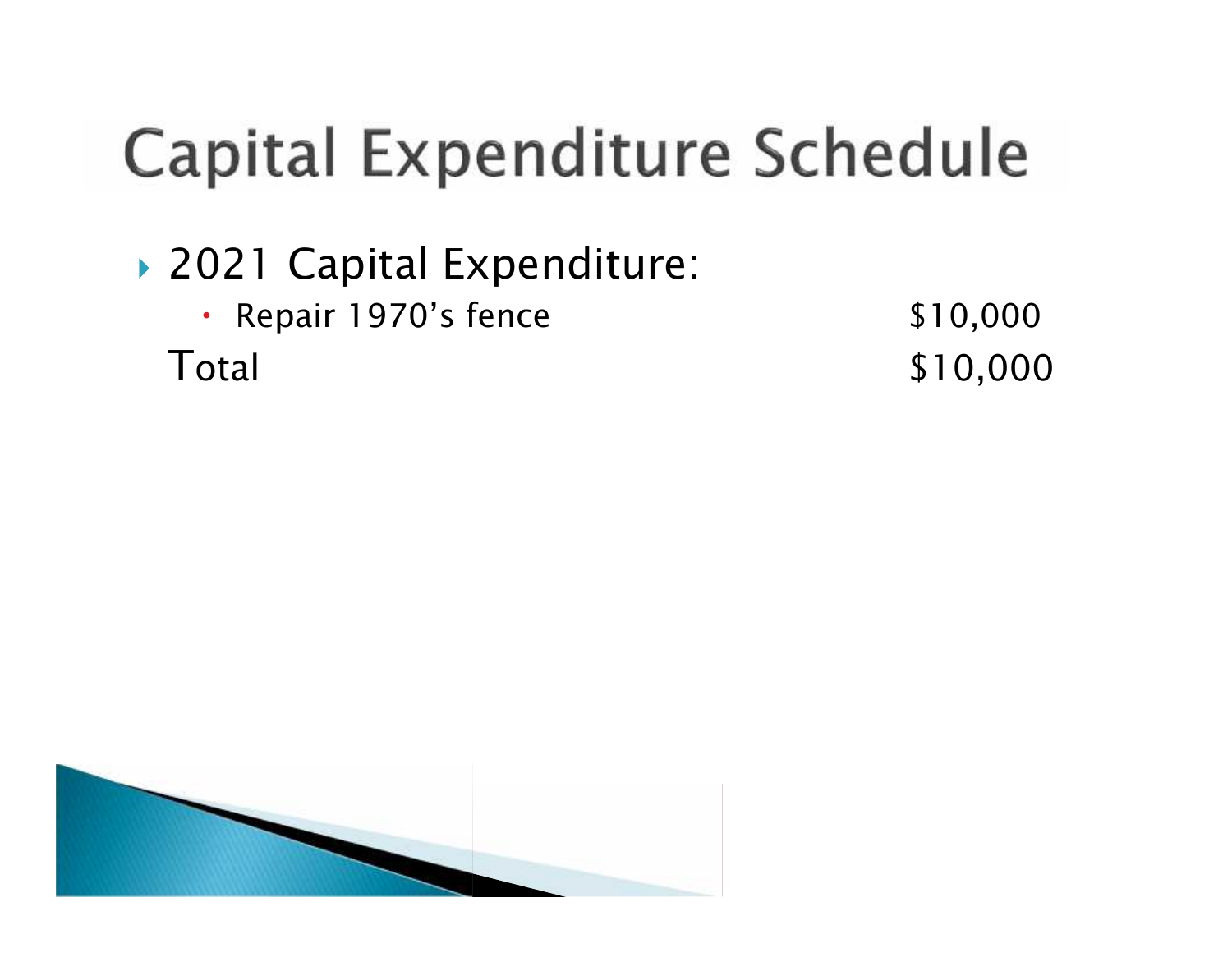## ▶ 2022 Capital Expenditure:

• Detailed Inspect of High Lift Pumps \$10,800

Total \$10,800

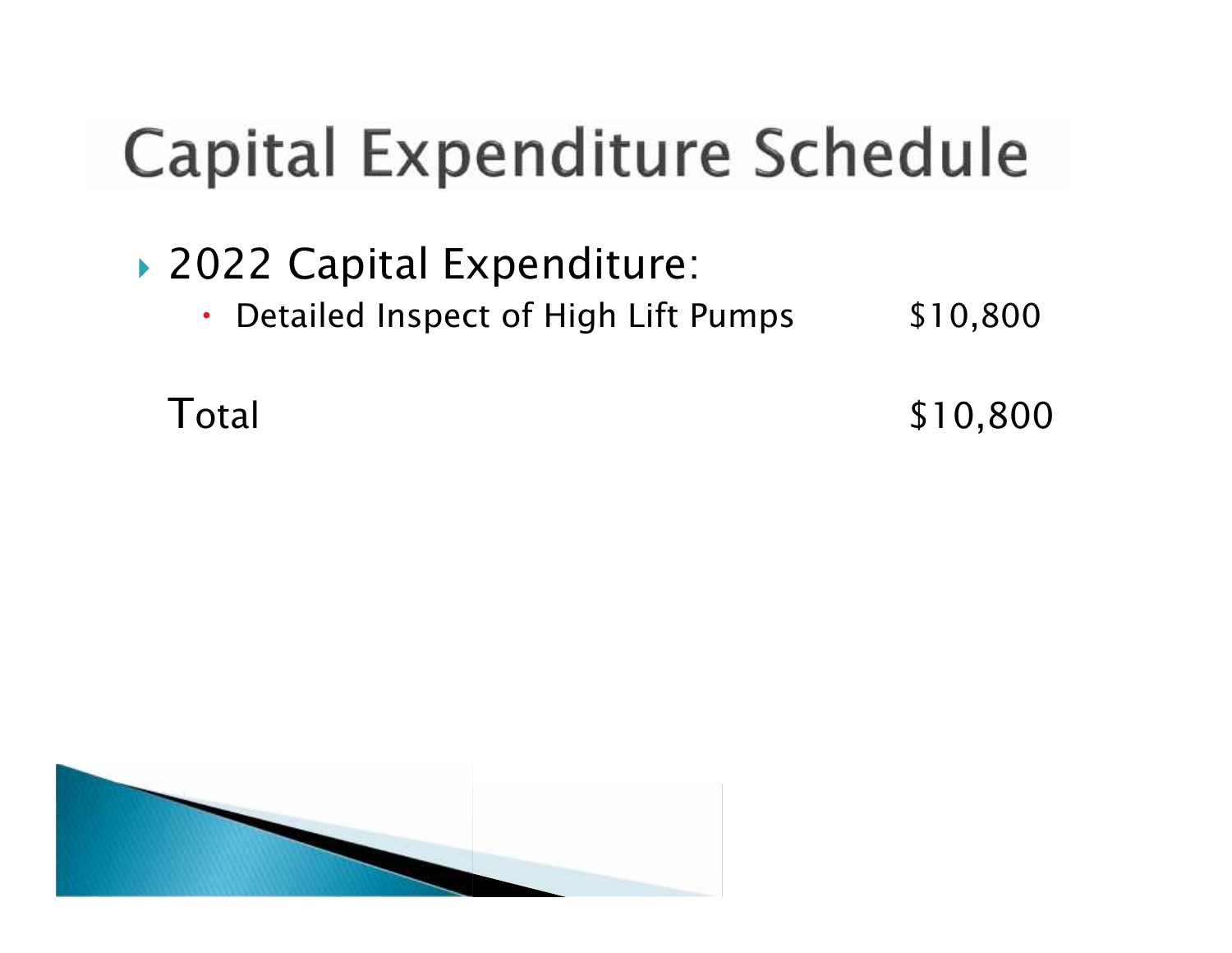- ▶ Beyond 2022
	- Water:
	-
	- $\cdot$  10 15 years  $$ 4,038,000$
	- 15 and beyond \$ 109,418
	- - Sewer:
		- $\cdot$  7-10 years  $\cdot$  5 6,121,000
		- $\cdot$  10 15 years  $\downarrow$  1,140,000
	- 15 and beyond \$ 2,639,000 Subtotal \$ 9,990,000 Total \$21,169,818



- $\cdot$  7-10 years  $$ 7,032,400$ Subtotal \$11,179,818
	-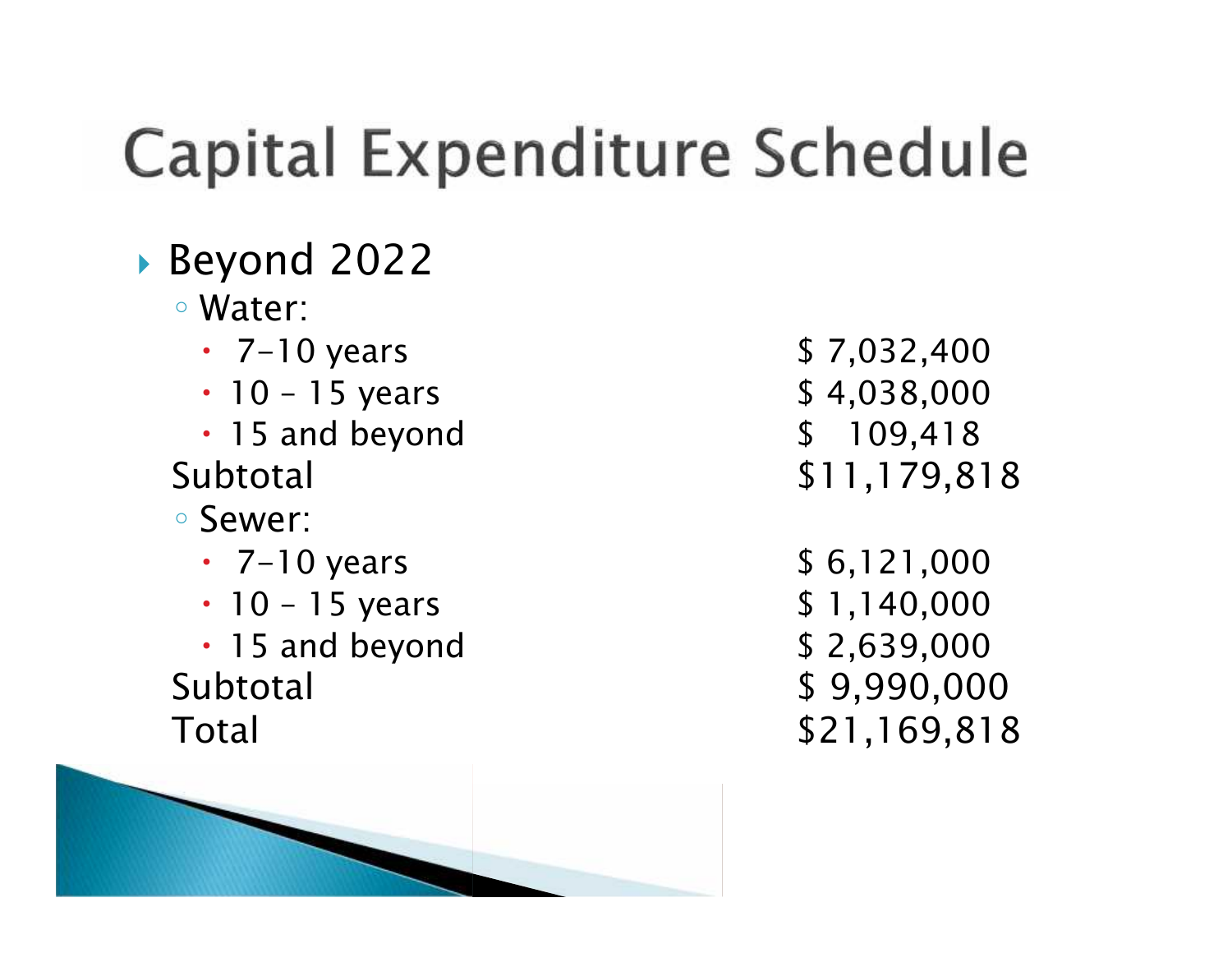## **Operating Expenditure Schedule**

| Year | <b>Operating</b> | <b>Debt</b><br><b>Repayment</b> | Cash<br>regmts | <b>Current</b><br>Dep'n | <b>Total</b> |
|------|------------------|---------------------------------|----------------|-------------------------|--------------|
| 2016 | 724,318          | 107,949                         | 832,267        | 490,312                 | 1,322,579    |
| 2017 | 704,614          | 82,508                          | 787,122        | 490,312                 | 1,277,434    |
| 2018 | 717,227          | 82,508                          | 799,734        | 490,312                 | 1,290,046    |
| 2019 | 730,218          | 82,508                          | 812,726        | 490,312                 | 1,303,038    |
| 2020 | 753,598          | 82,508                          | 836,106        | 490,312                 | 1,326,418    |
| 2021 | 782,380          | 82,508                          | 864,888        | 490,312                 | 1,355,200    |
| 2022 | 771,266          | 82,508                          | 853,774        | 490,312                 | 1,344,086    |

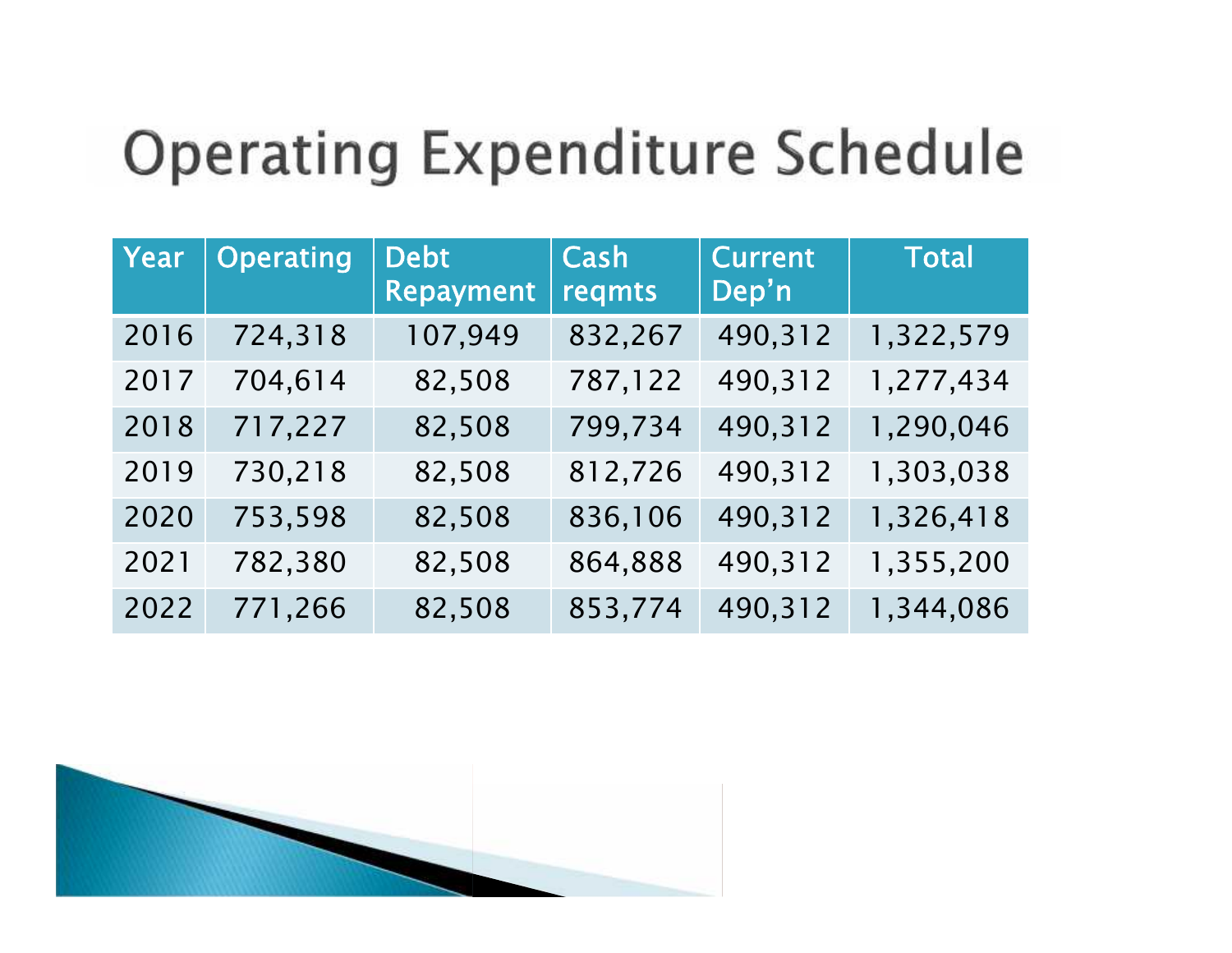## Options

- 1. Keep rates the same.
- 2. Annual increase of 2%
- 3. Keep current rates, but reduce the minimum consumption of 10m3
- 4. Establish new rates with new minimum consumption to 10m3 which maintains our current revenue
- 5. Reduce capital flat rate
- 6. Allow rates to fluctuate to meet demand with current min levels
- 7. Straight consumption billing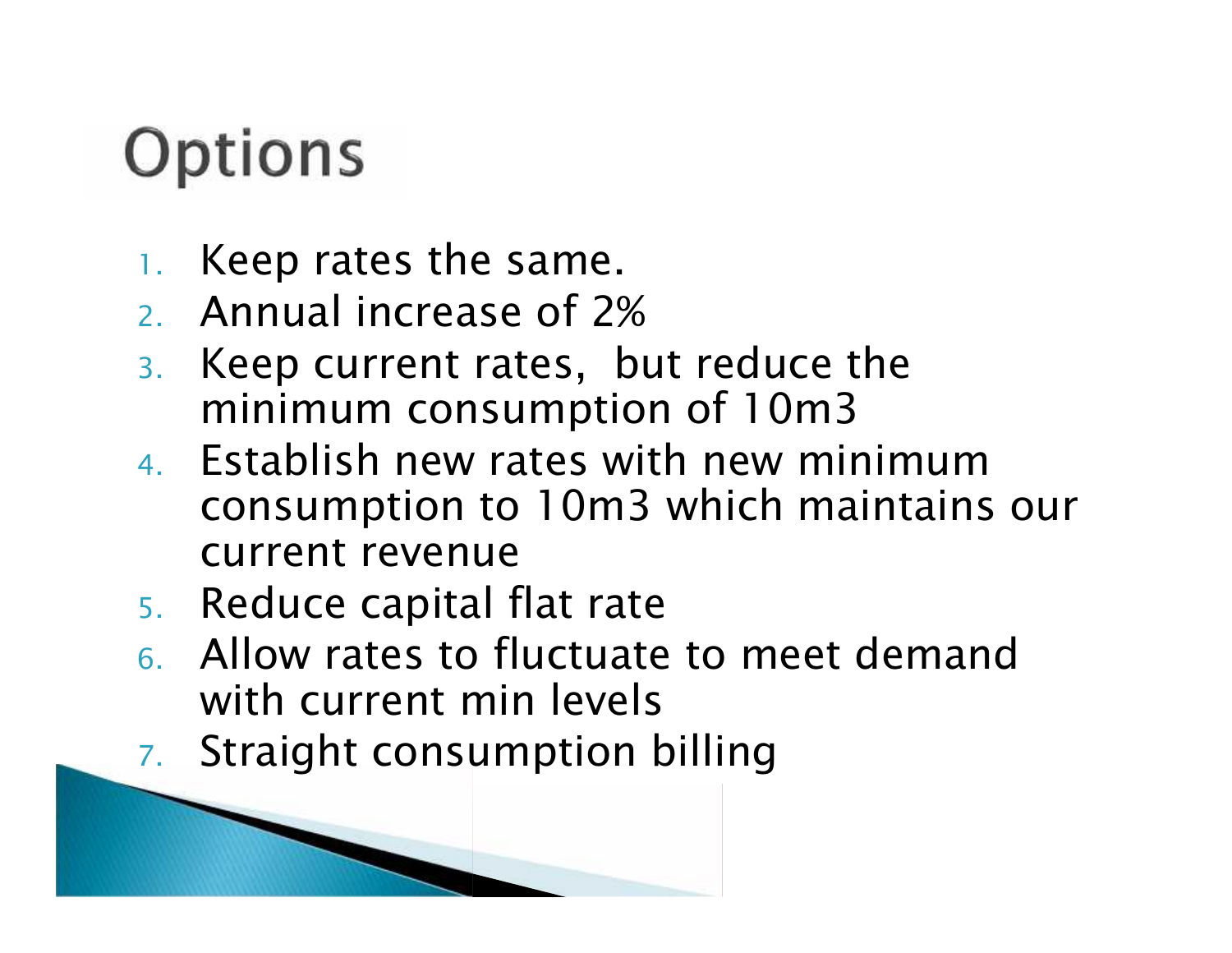## Review of 2016

- $\triangleright$  Option 1 keep rates the same
- ▶ Benefits
	- There is no rate increase
	- There is consistent application of our current policy and consumption levels
	- We don't discourage water usage by maintain min levels<br>of 17m3
	- We protect 80% of our revenue base
- ▶ Disadvantage:
	- We are not giving any consumer or consumer group a reduction in cost
	- In the face of rising costs, we erode our reserves leaving us vulnerable to unexpected cost

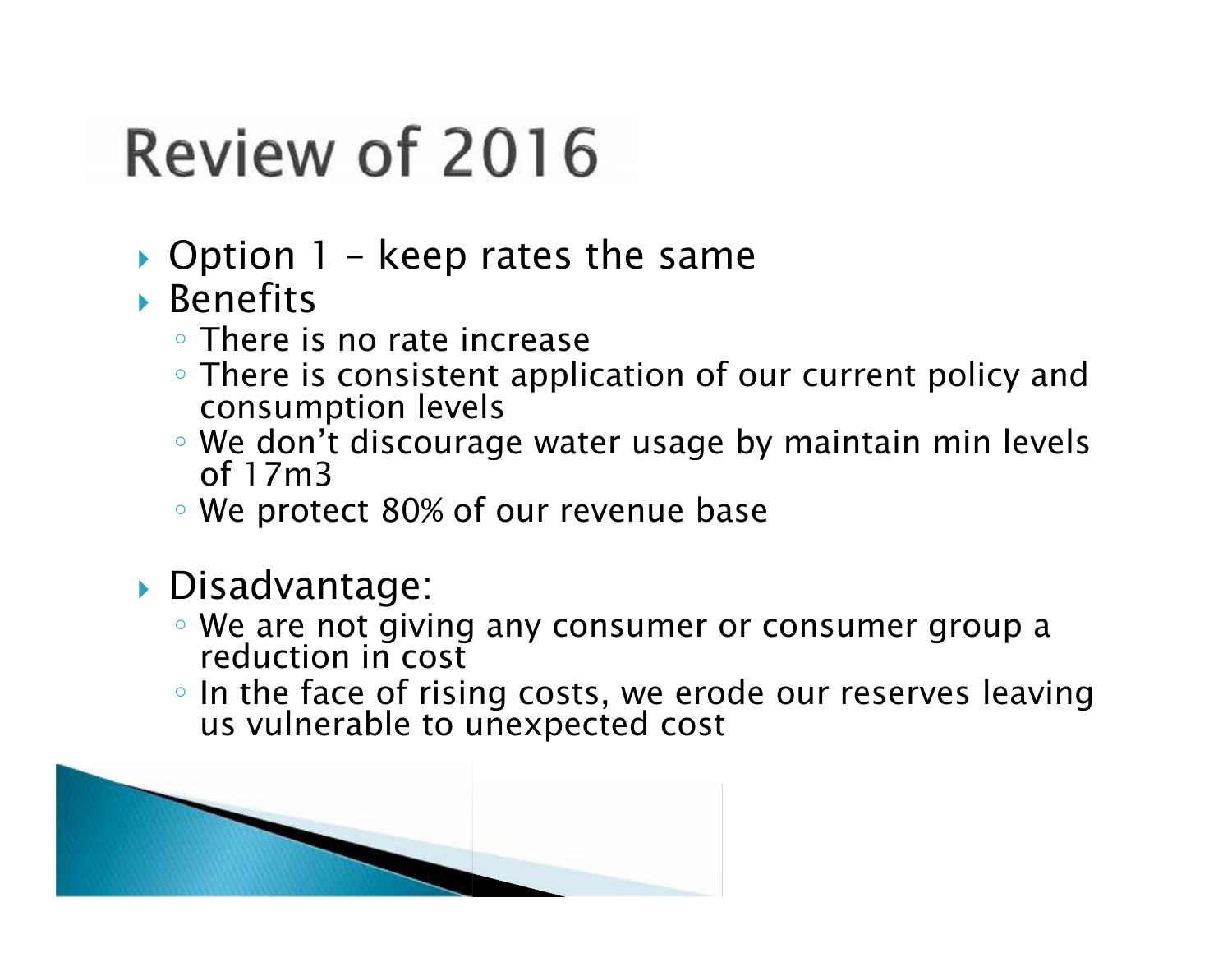## Option 1 rates

- ▶ Min 17.00
- ◆ Tier 1 22.50
- ▶ Min \$ 3.94
- Tier 1 \$ 4.60
- Tier 2 \$ 5.52
- ▶ Flat \$36.00

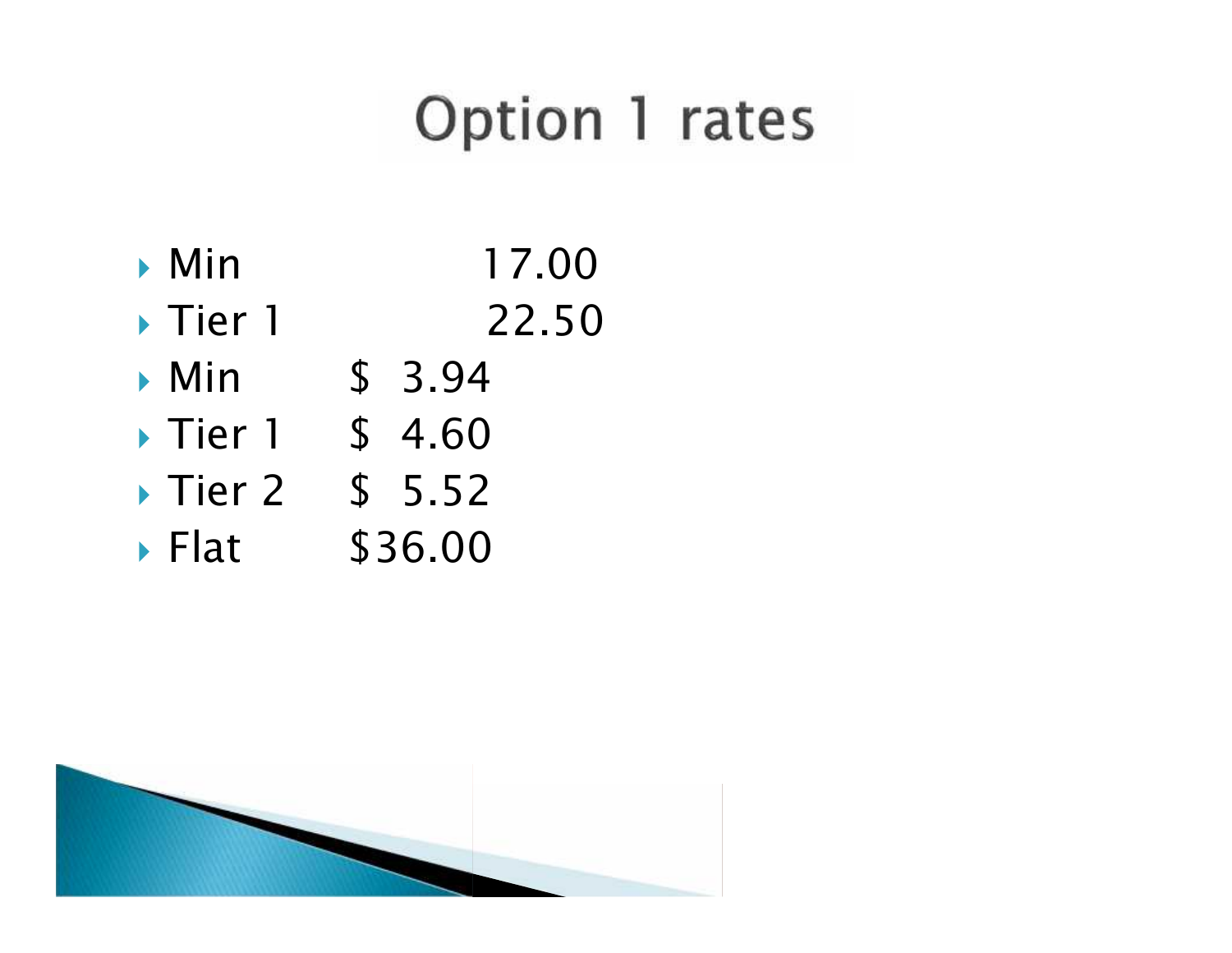# Review of 2016 (cont)

- ▶ Option 2 Annual 2% increase
- Benefits
	- There is consistent application of our current policy and consumption levels
	- We don't discourage water usage by maintaining min levels of 17m3
	- We protect our financial position
	- We protects 80% of our revenue base
	- We don't require amounts from Generations or debt
- Disadvantage:
	- We are not giving any consumer or consumer group a reduction in cost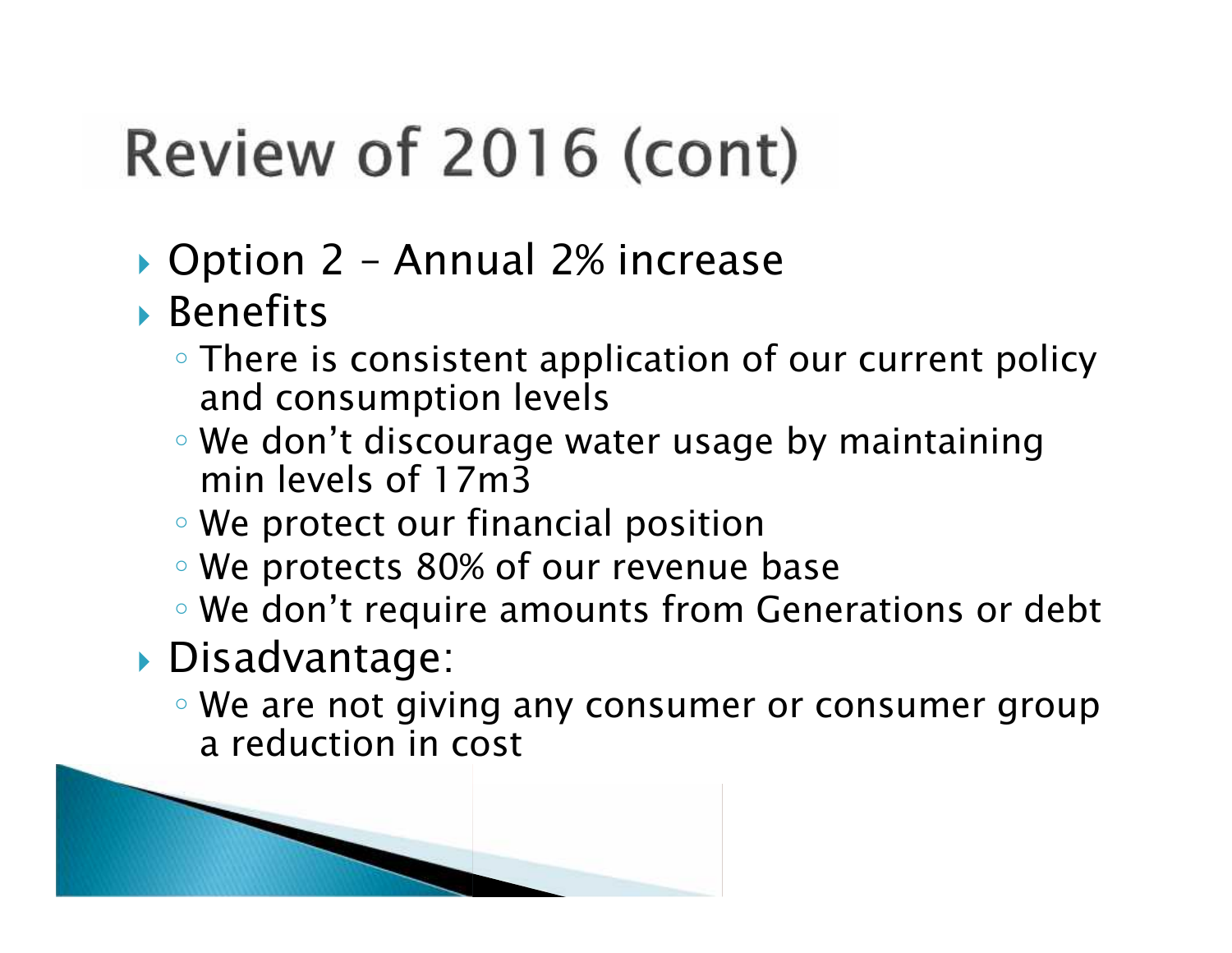# **Option 2**

- ▶ Min 17.00 ◆ Tier 1 22.50
- ▶ Min \$4.02
- Tier 1 \$4.69
- Tier 2 \$5.63
- ▶ Flat \$36.72

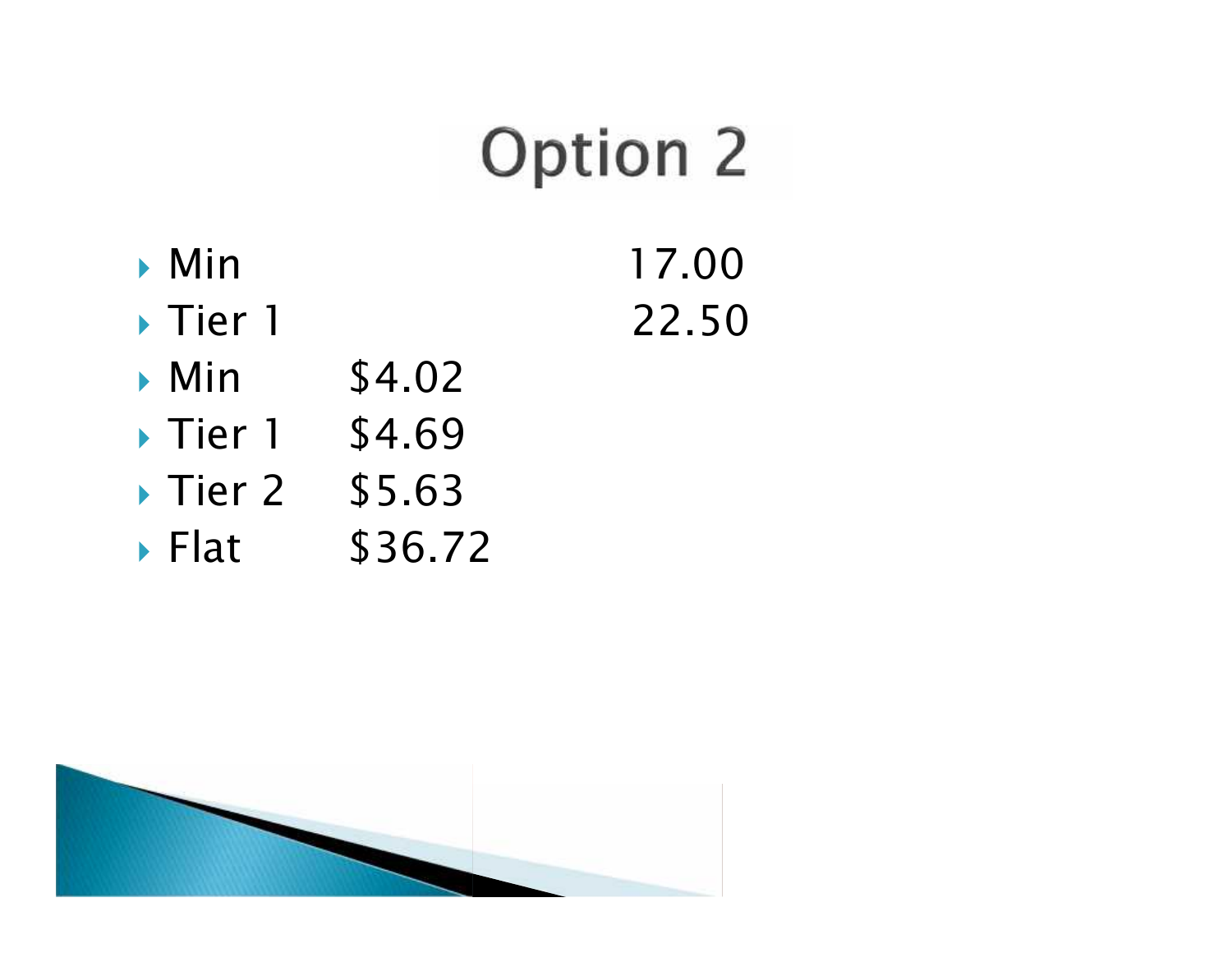# Review of 2016 (cont)

- ▶ Option 3 New Min, current rate
- Benefits

It provides a rate reduction to lower consumption users

- Disadvantage:
	- It encourages water conservation because of the lower min levels
	- It erodes our guaranteed revenue stream to 50% or less It does not meet our capital and operating requirements There is no correlation between the min consumption levels and the consumers ability to pay therefore we may not help the targeted group

It becomes onerous to consumers over 10m3 as they offset the price reductions to the under 10m3 group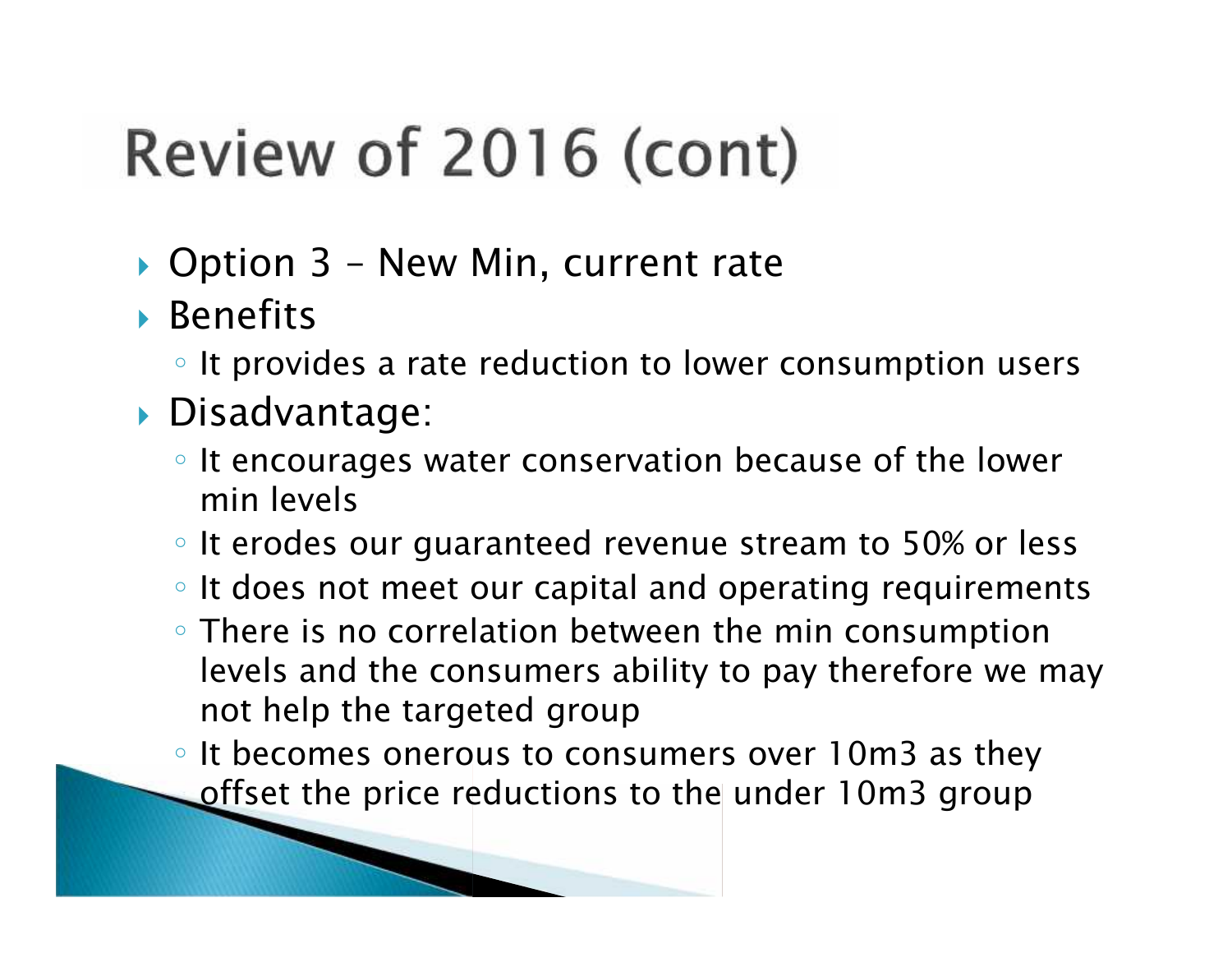# **Option 3**

- **Min** 10.00
- ▶ Tier 1 15.00
- ▶ Min \$3.94
- Tier 1 \$4.60
- Tier 2 \$5.52
- ▶ Flat \$36.00

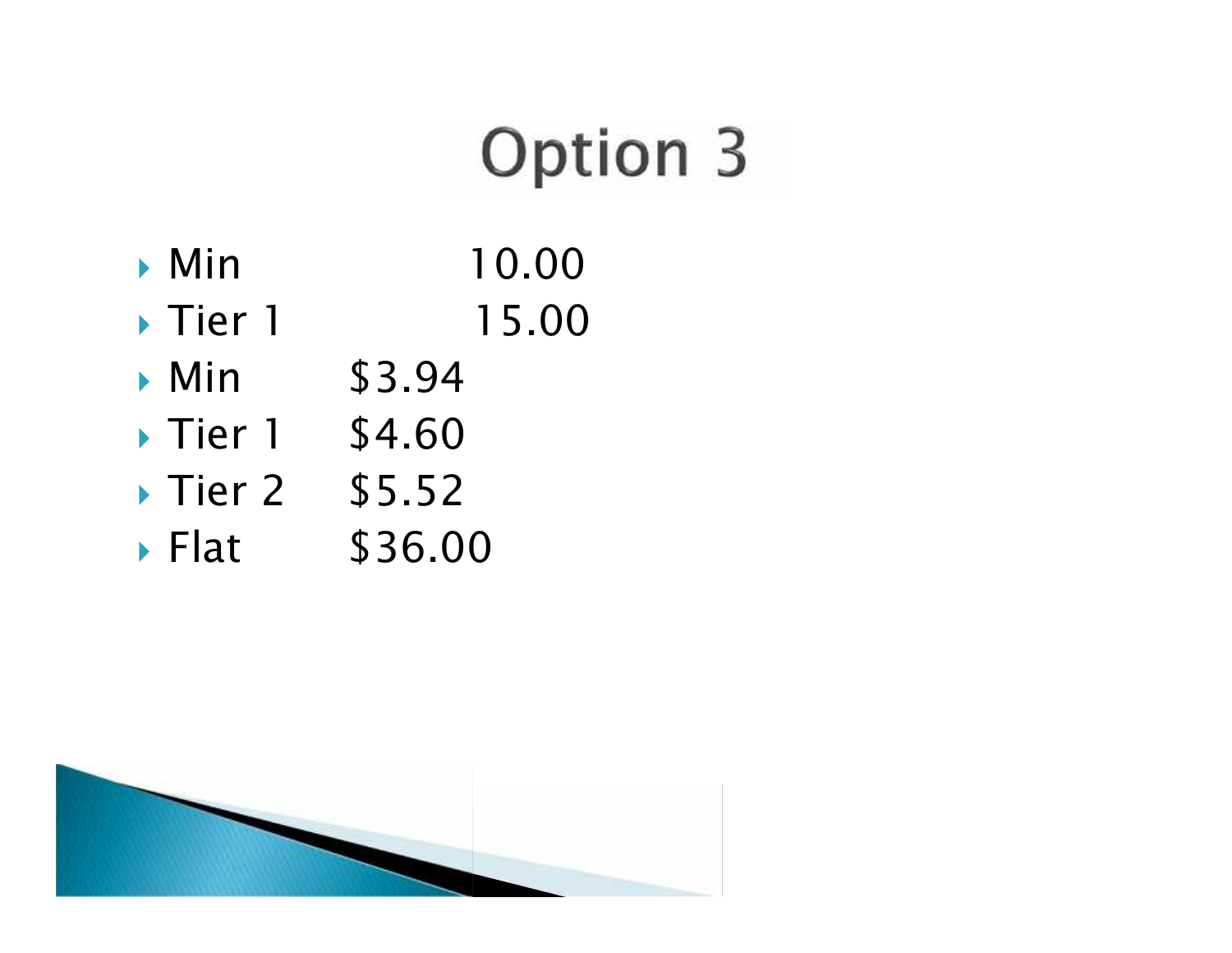# Review of 2016 (cont)

- ▶ Option 4 New Min, revised rate
- Benefits

It provides a rate reduction to lower consumption users

- Disadvantage:
	- It encourages water conservation because of the lower min levels

It erodes our guaranteed revenue stream to 50% or less There is no correlation between consumption levels and consumer's ability to pay therefore may not help targeted group

50% of customers will now be unsatisfied

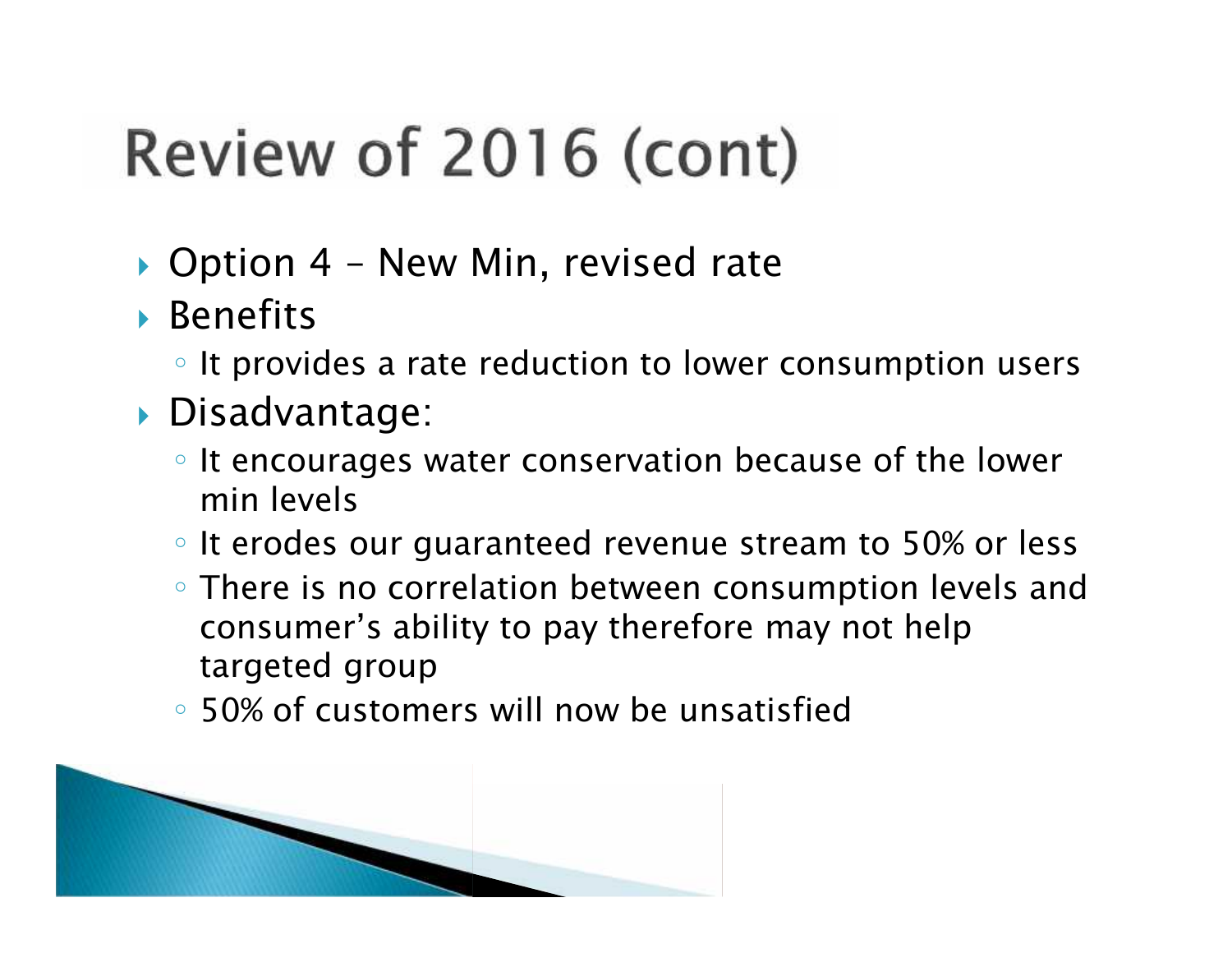## **Option 4**

- **Min** 10.00
- ▶ Tier 1 15.00
- ▶ Min \$5.32
- Tier 1 \$5.75
- ▶ Tier 2 \$5.80
- ▶ Flat \$36.00

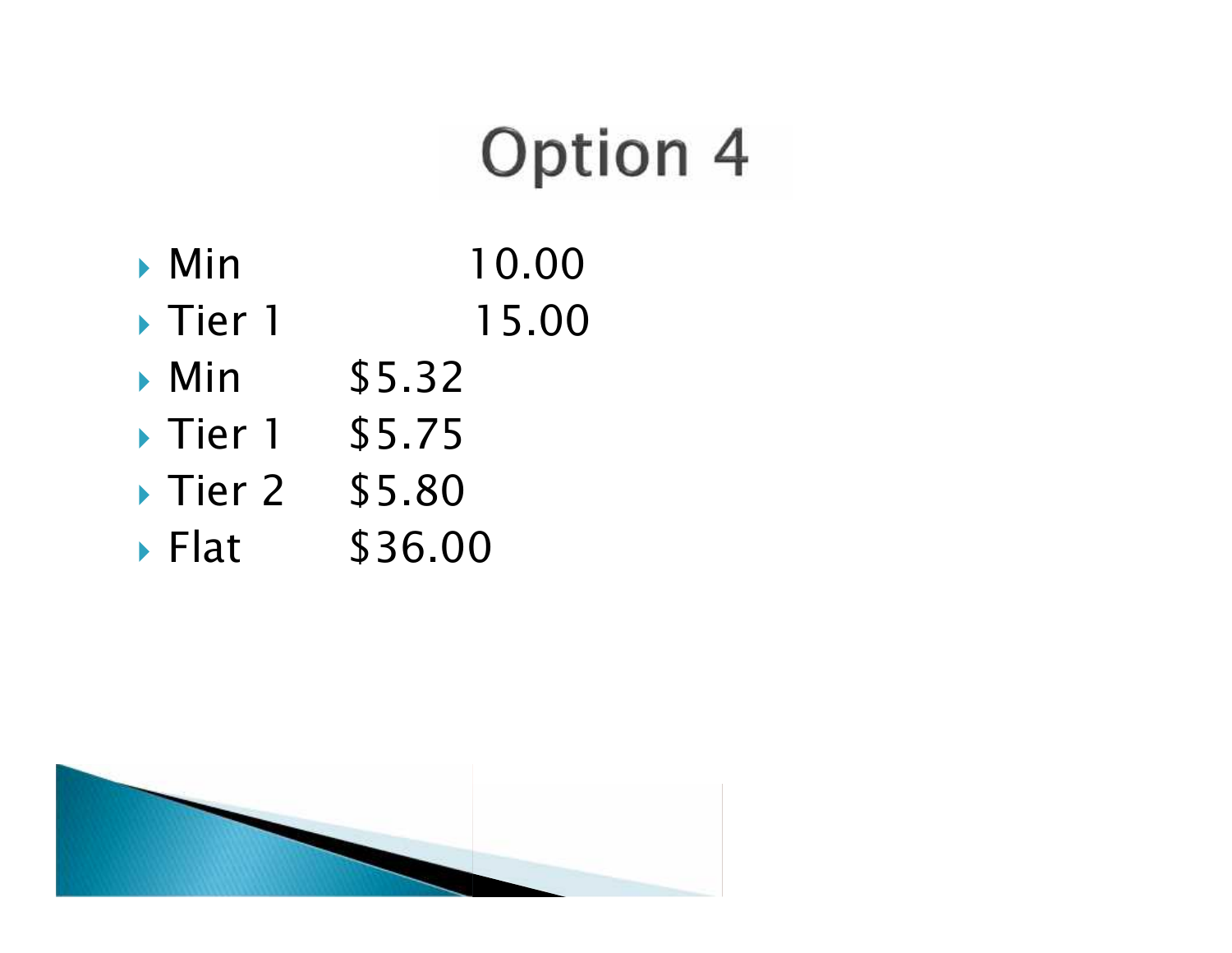# Review of 2016 (cont)

- ▶ Option 5 Reduce capital
- Benefits
	- This option provides a rate reduction to all users
	- There is consistent application of our current policy and consumption levels
	- We don't discourage water usage because we maintain the 17m3 min level
	- We protect 80% revenue base
- Disadvantage:
	- In the face of rising costs, we erode our reserves leaving us vulnerable to unexpected cost
	- It will require a large subsidy from Generations or debt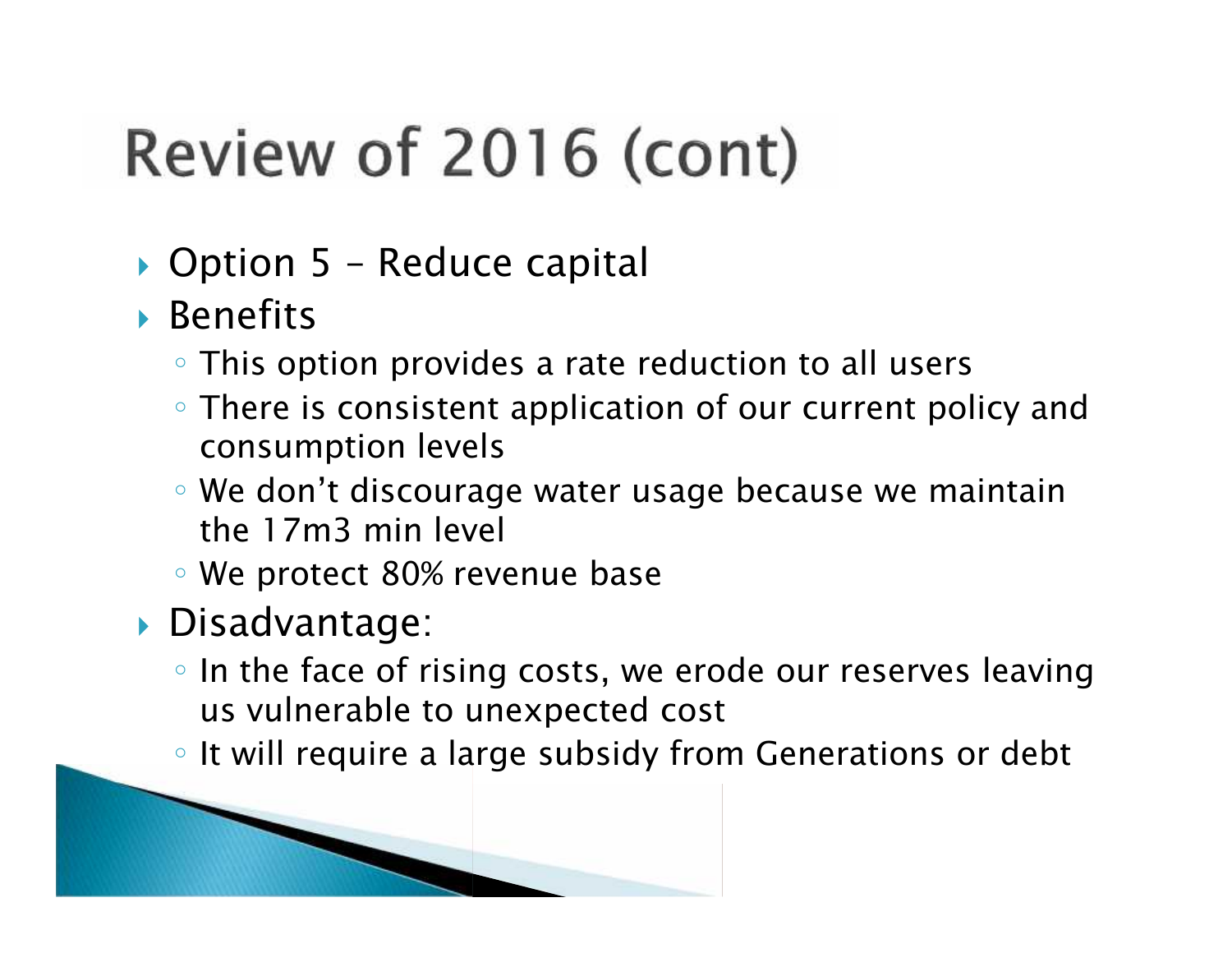## **Option 5**

- Min 17.00
- ◆ Tier 1 22.50
- ▶ Min \$3.94
- Tier 1 \$4.60
- Tier 2 \$5.52
- ▶ Flat \$30.00

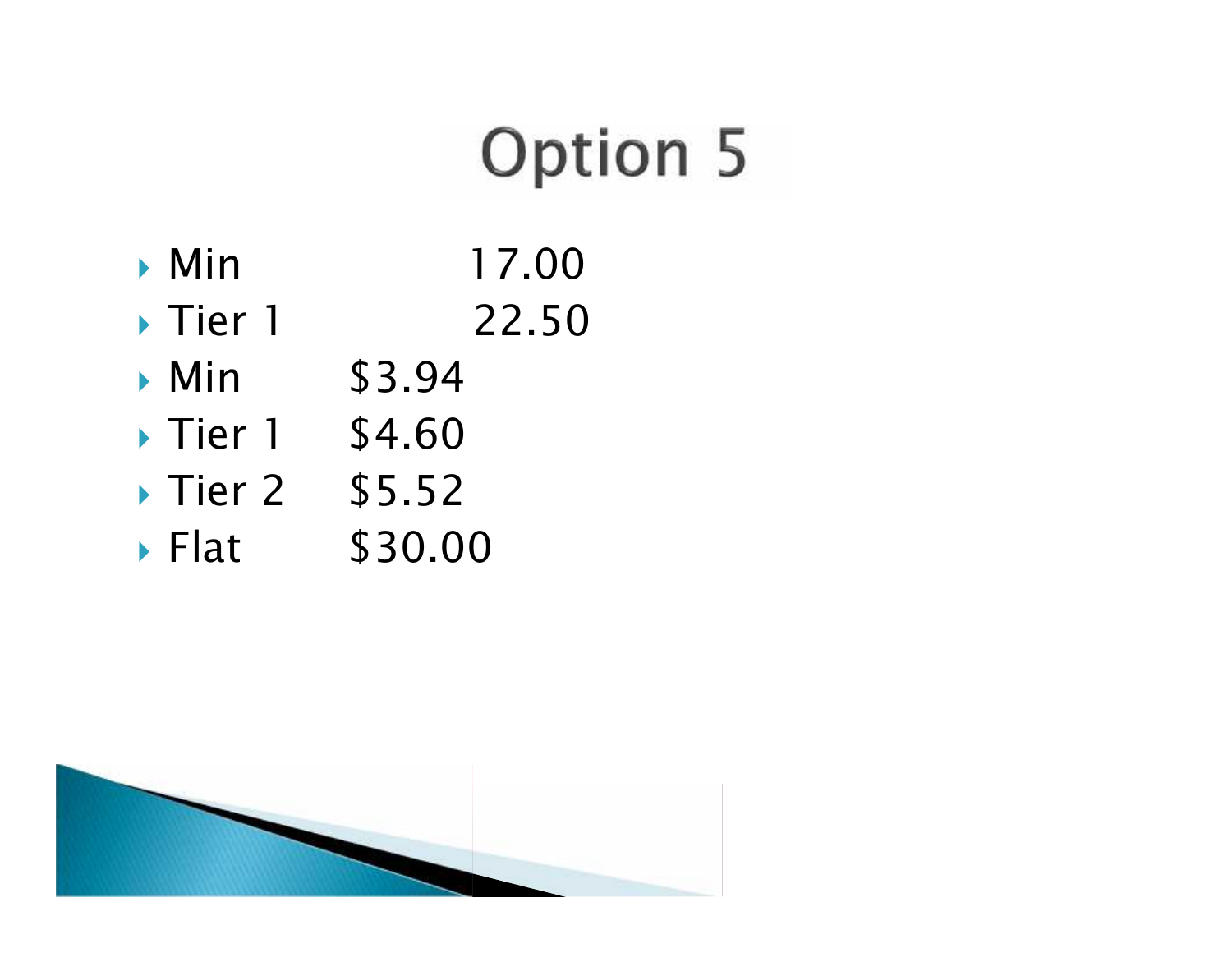# Review of 2016 (cont)

- ▶ Option 6 Rates fluctuate to meet demand based on 17m3
- ▶ Benefits

It is a self sustainable system

Disadvantage:

It produces an onerous burden to consumers It creates extreme price fluctuations per year

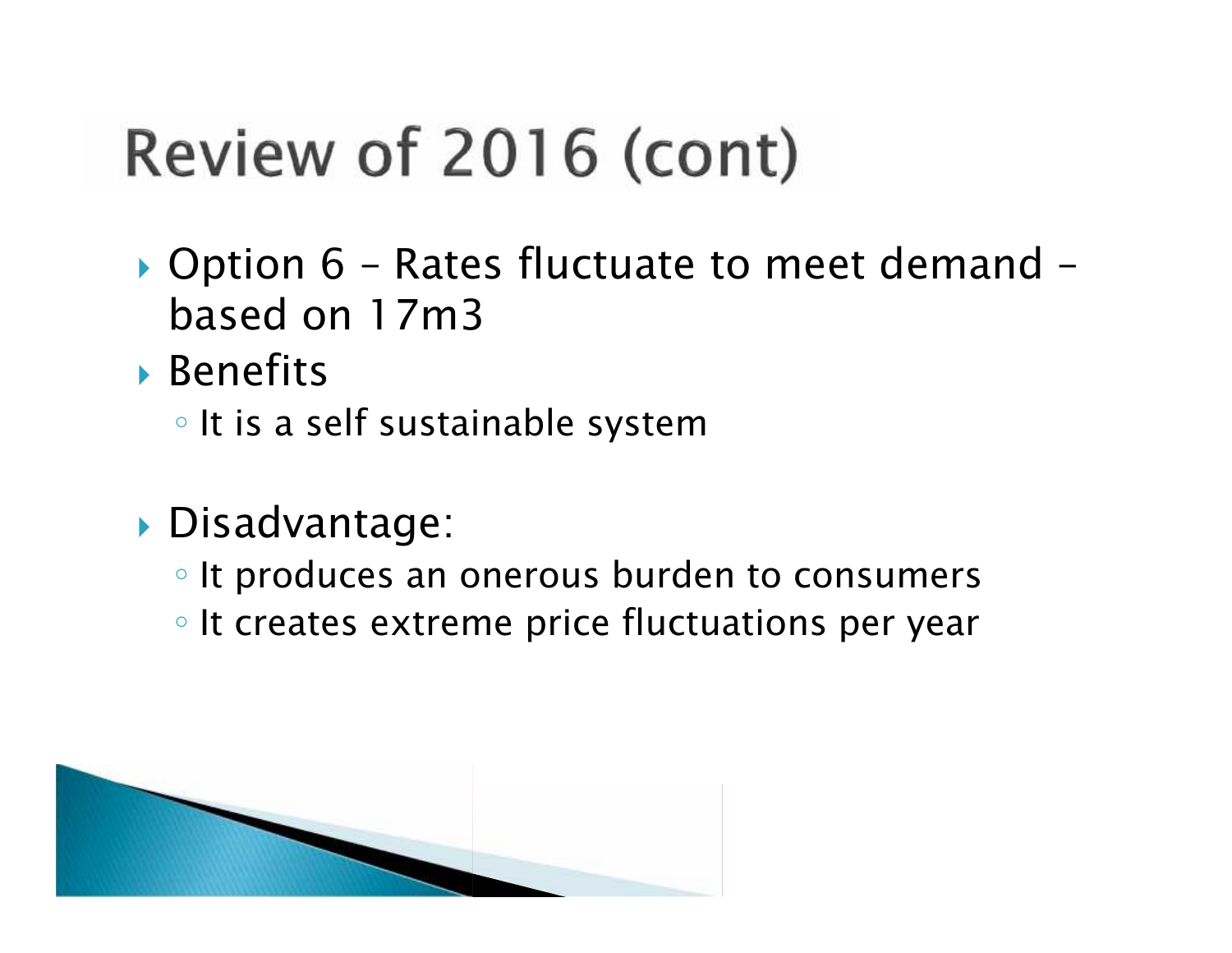# **Option 6**

- ▶ Min 17.00
- ◆ Tier 1 22.50
- ▶ Min \$5.62
- Tier 1 \$6.56
- ▶ Tier 2 \$7.87
- ▶ Flat \$38.30

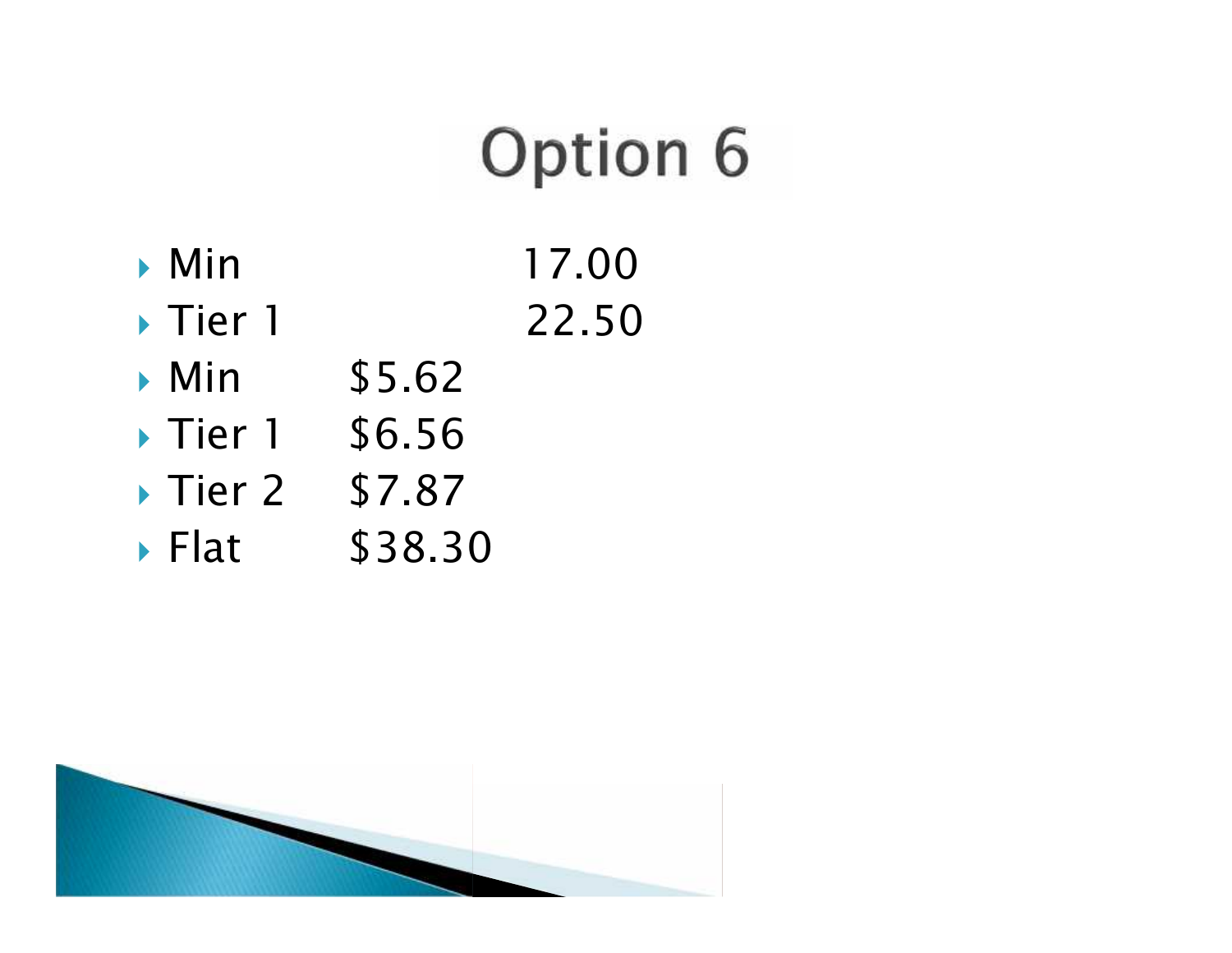# Review of 2016 (cont)

- ▶ Option 7 Straight consumption
- Benefits
	- It is a self sustainable system
- Disadvantage:
	- It produces an onerous burden to consumers It creates extreme price fluctuations per year and per consumer
	- It encourages extreme water conservation

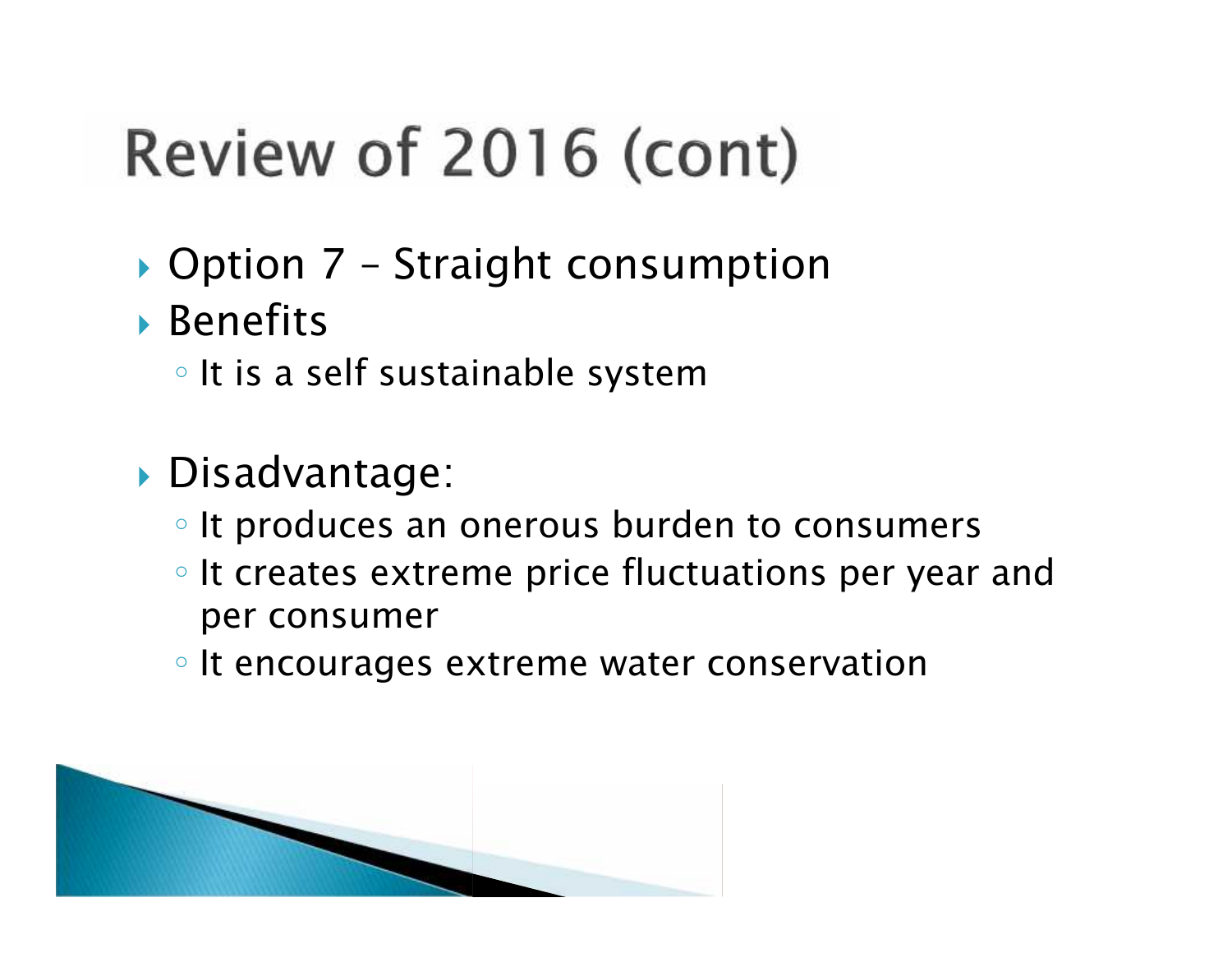# **Option 7**

- Min
- ▶ Tier 1
- **Min Tier 1**
- ◆ Tier 2 \$12.08
- ▶ Flat

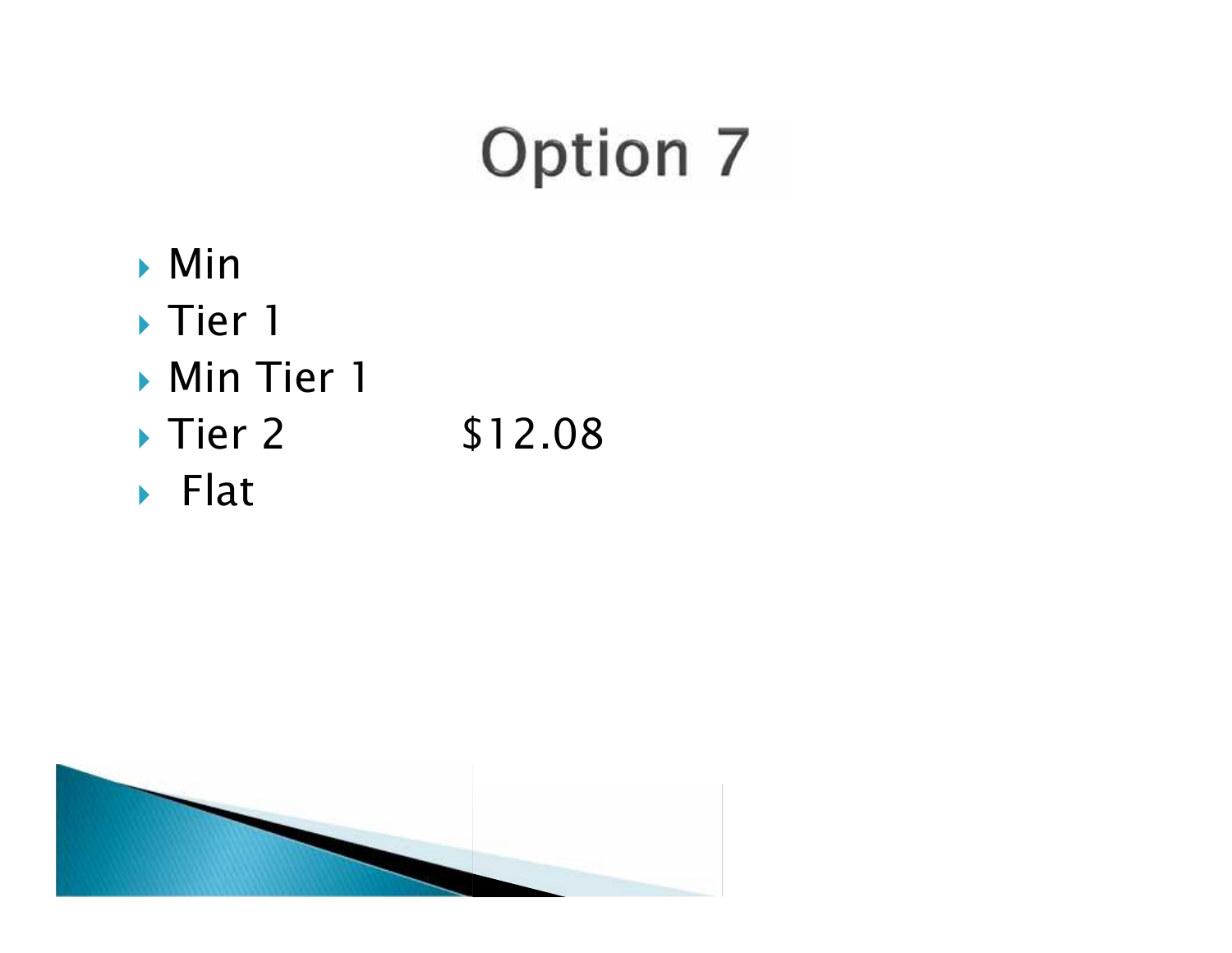## **Summary of Rate Options**

|        | Option 1 | <b>Option 2</b> | Option 3 | Option 4 | <b>Option 5</b> | Option 6 | <b>Option 7</b> |
|--------|----------|-----------------|----------|----------|-----------------|----------|-----------------|
| Min    | 17.00    | 17.00           | 10.00    | 10.00    | 17.00           | 17.00    |                 |
| Tier 1 | 22.50    | 22.50           | 15.00    | 15.00    | 22.50           | 22.50    |                 |
| Min    | 3.94     | 4.02            | 3.94     | 5.32     | 3.94            | 5.62     |                 |
| Tier 1 | 4.60     | 4.69            | 4.60     | 5.75     | 4.60            | 6.56     |                 |
| Tier 2 | 5.52     | 5.63            | 5.52     | 5.80     | 5.52            | 7.87     | 12.08           |
| Flat   | 36.00    | 36.72           | 36.00    | 36.00    | 30.00           | 38.30    |                 |

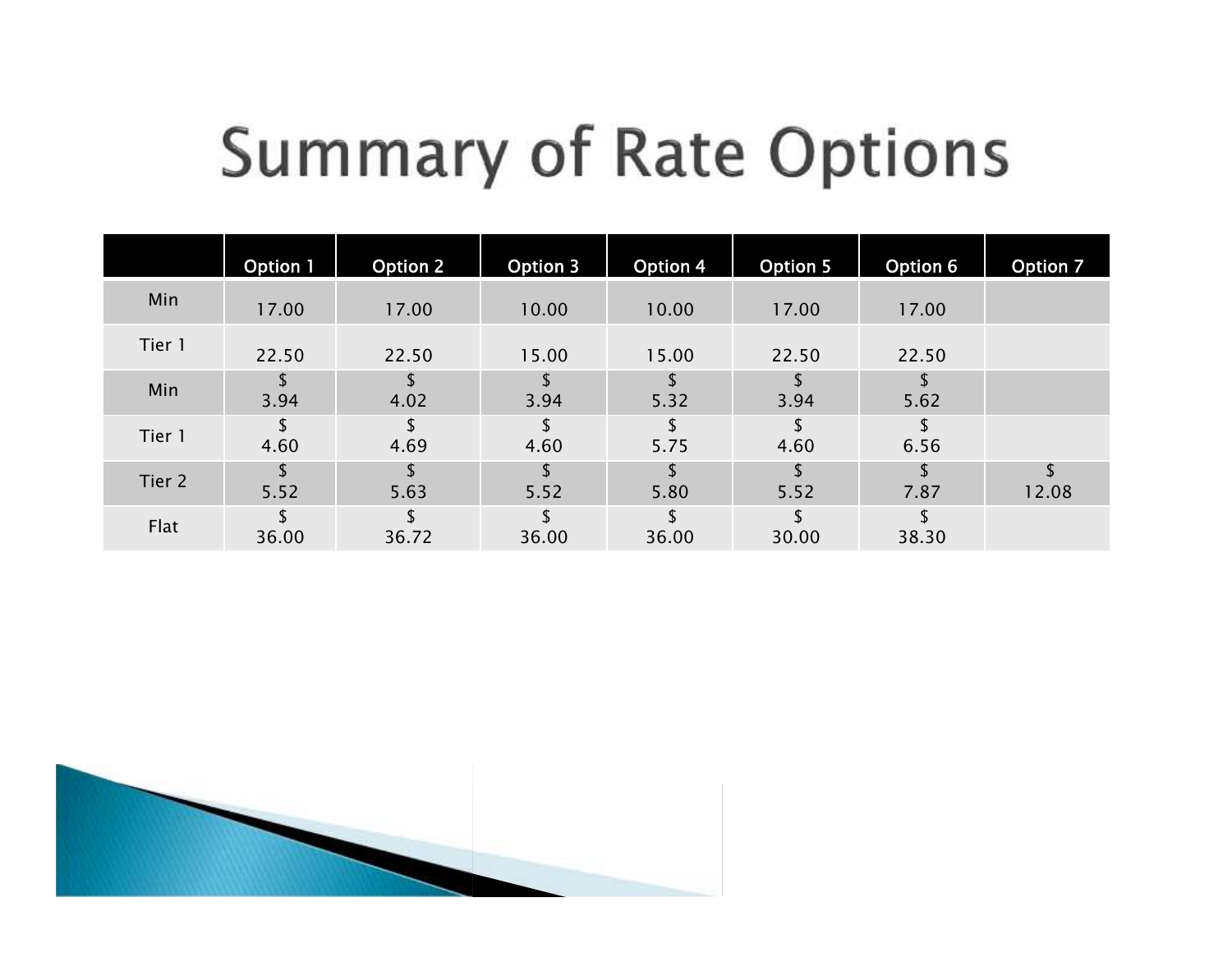|                                                                          | <b>Option 1</b> | <b>Option 2</b> | Option 3                | Option 4  | <b>Option 5</b> | Option 6          |
|--------------------------------------------------------------------------|-----------------|-----------------|-------------------------|-----------|-----------------|-------------------|
| TOTAL<br><b>REQUIRED</b><br><b>FROM</b><br><b>GENERATIONS</b><br>OR DEBT | 484,890.87      | 189,749.47      | 1,236,371.67 472,181.31 |           | 753,522.87      |                   |
| <b>AVERAGE REQ</b><br><b>FROM</b><br><b>GENERATIONS</b><br>OR DEBT'      | 69,270.12       | 27,107.07       | 176,624.52              | 67,454.47 | 107,646.12      | $\qquad \qquad -$ |

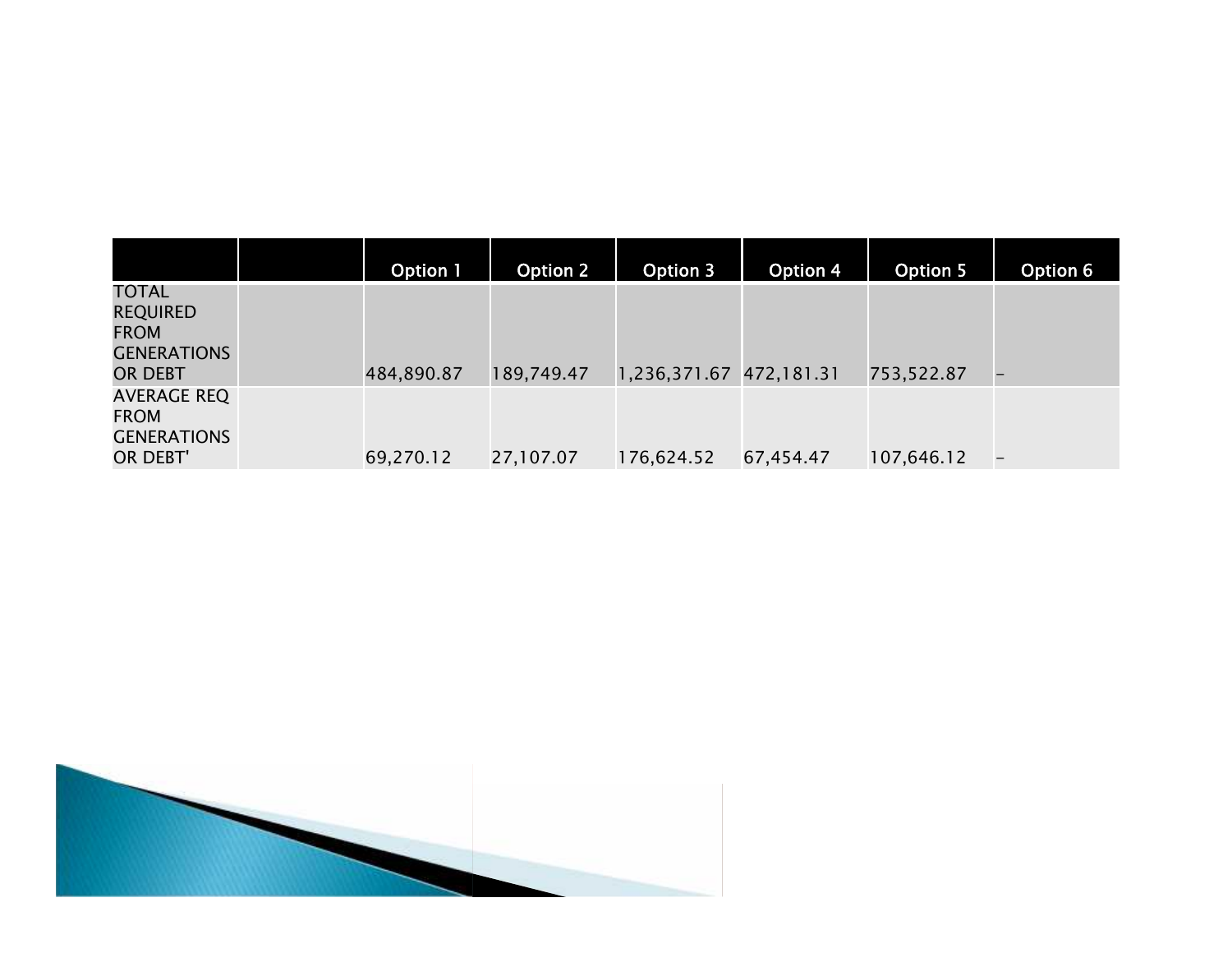## Recommendation

- ▶ Recommendation is a Option 2 2% Annual increase
	- Fiscally responsible
	- Maintains our current consumption pattern and billing
	- Customer's will not be motivated to conserve water Limits burden on Generations
	- Maintains 80% of our revenue stream guarantee
	- Protects the consumer from fluctuations in billing